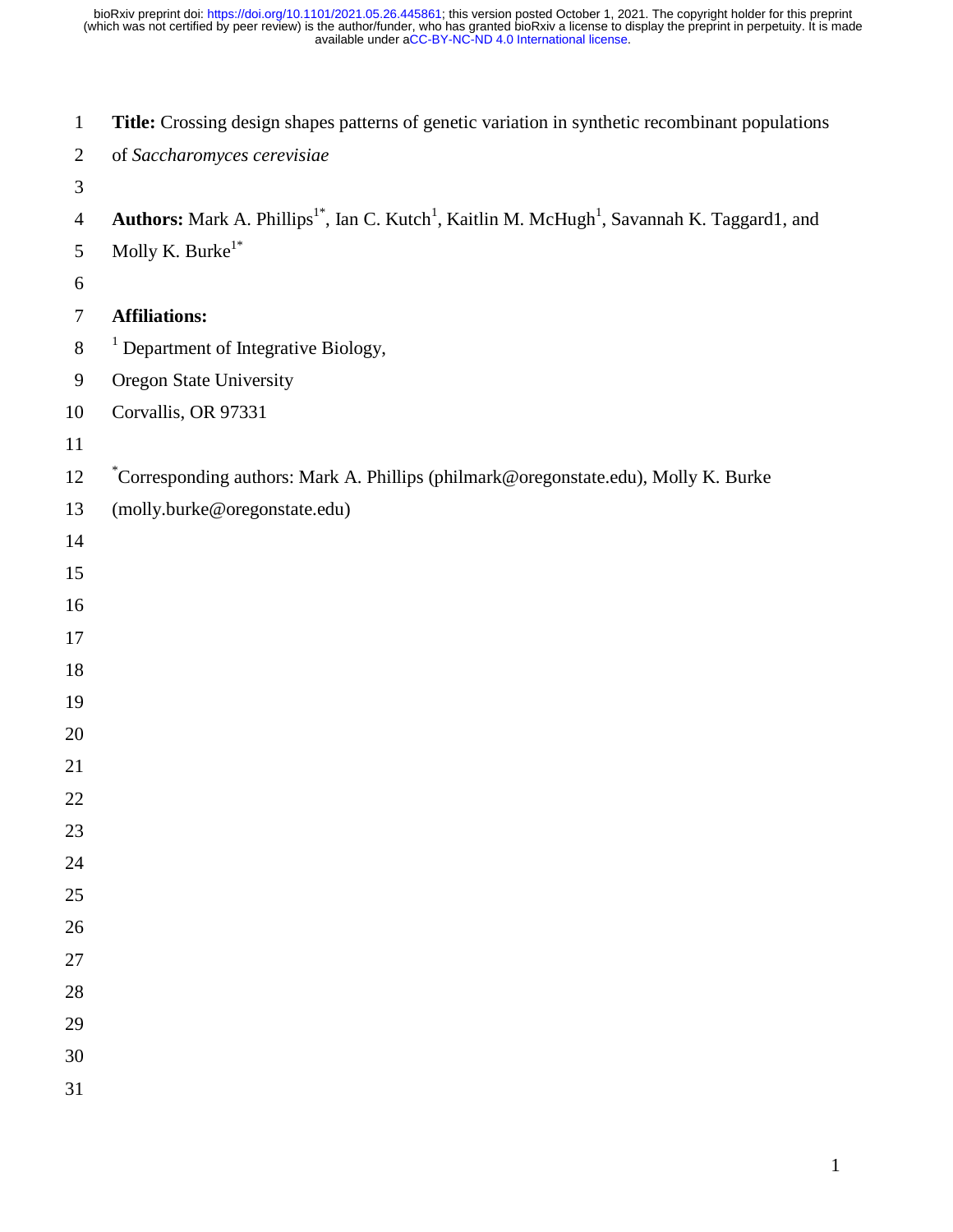# 32 **Abstract**

| 33 | "Synthetic recombinant" populations have emerged as a useful tool for dissecting the genetics of     |
|----|------------------------------------------------------------------------------------------------------|
| 34 | complex traits. They can be used to derive inbred lines for fine QTL mapping, or the                 |
| 35 | populations themselves can be sampled for experimental evolution. In latter application,             |
| 36 | investigators generally value maximizing genetic variation in constructed populations. This is       |
| 37 | because in evolution experiments initiated from such populations, adaptation is primarily fueled     |
| 38 | by standing genetic variation. Despite this reality, little has been done to systematically evaluate |
| 39 | how different methods of constructing synthetic populations shape initial patterns of variation.     |
| 40 | Here we seek to address this issue by comparing outcomes in synthetic recombinant                    |
| 41 | Saccharomyces cerevisiae populations created using one of two strategies: pairwise crossing of       |
| 42 | isogenic strains or simple mixing of strains in equal proportion. We also explore the impact of      |
| 43 | the varying the number of parental strains. We find that more genetic variation is initially present |
| 44 | and maintained when population construction includes a round of pairwise crossing. As perhaps        |
| 45 | expected, we also observe that increasing the number of parental strains typically increases         |
| 46 | genetic diversity. In summary, we suggest that when constructing populations for use in              |
| 47 | evolution experiments, simply mixing founder strains in equal proportion may limit the adaptive      |
| 48 | potential.                                                                                           |
| 49 |                                                                                                      |
| 50 |                                                                                                      |
| 51 |                                                                                                      |
| 52 |                                                                                                      |
| 53 |                                                                                                      |
| 54 |                                                                                                      |
| 55 |                                                                                                      |
| 56 |                                                                                                      |
| 57 |                                                                                                      |
| 58 |                                                                                                      |
| 59 |                                                                                                      |
| 60 |                                                                                                      |
| 61 |                                                                                                      |
| 62 |                                                                                                      |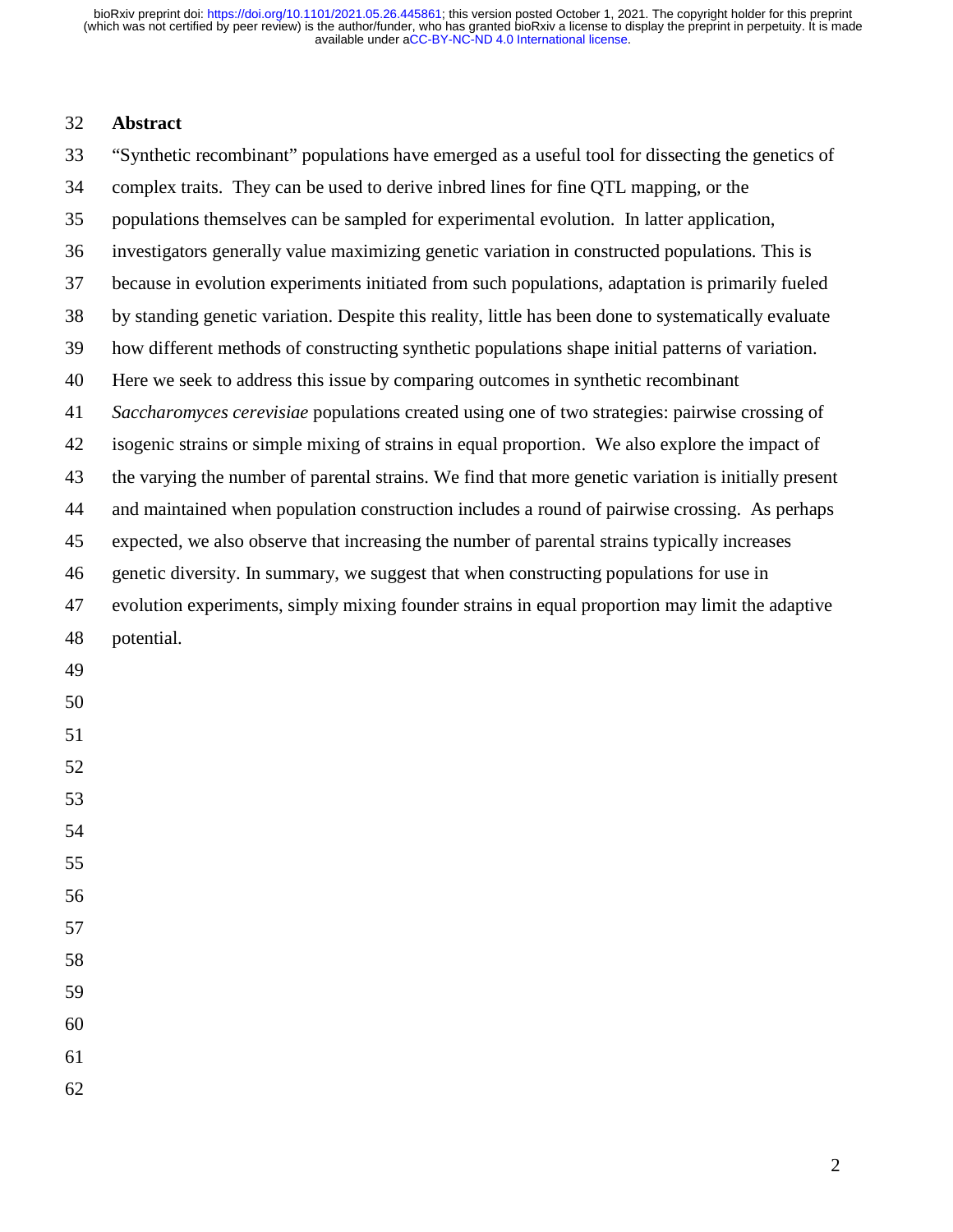#### 63 **Introduction**

64 Despite major advances in DNA sequencing technologies, deciphering the genetic basis 65 of complex traits remains a major challenge in modern biology. Efforts to fully characterize the 66 genetic variants underlying traits like human height have had limited success<sup>1</sup>, and there is no 67 clear consensus regarding what models best describe the genetic architecture of complex traits as  $68$  a whole<sup>2</sup>. Alongside traditional OTL mapping and genome-wide association studies, the "evolve-69 and-resequence" (E&R) approach has emerged as powerful technique that can generate insight 70 into the genetic basis of complex phenotypes, at least in model organisms<sup>3-5</sup>. This approach 71 involves subjecting experimental populations to conditions that target a specific trait, and simply 72 monitoring the genotypic and phenotypic changes that occur over generations. As these 73 experiments typically feature replicate populations evolving in parallel, researchers can use the 74 data they generate to make powerful statistical associations between genomic variants and traits 75 of interest.

76 In order to most appropriately model the evolution of complex traits in humans, E&R 77 studies should employ sexually-reproducing eukaryotic organisms<sup>4,6</sup>. However, despite the 78 promise of the E&R approach for dissecting complex traits, there are still unanswered questions 79 regarding what constitutes optimal experimental design. To that end, simulations have assessed 80 the effects of particular experimental parameters on the outcomes of E&R experiments designed 81 to model the evolution of complex traits<sup>7-9</sup>. These simulations support intuitive practices such as 82 maximizing replication and experimental duration, and they recommend maximizing levels of 83 starting genetic variation in experimental populations (i.e. by including more founder 84 haplotypes). Our work here aims to determine how to best achieve this recommendation in 85 experiments with outcrossing *Saccharomyces cerevisiae*.

Most E&R experiments with sexually-reproducing model organisms use *Drosophila*<sup>10-19</sup>. 87 However, outcrossing *S. cerevisiae* populations have emerged as an attractive alternative due to 88 shorter generation times, ease of replication, the ability to freeze and "resurrect" samples taken 89 from different timepoints, and comparable genetic resources<sup>20-21</sup>. As such, we have chosen to 90 focus our efforts on determining how to best construct populations of outcrossing *S. cerevisiae* 91 for use in E&R studies with respect to maximizing standing genetic variation and haplotype 92 diversity.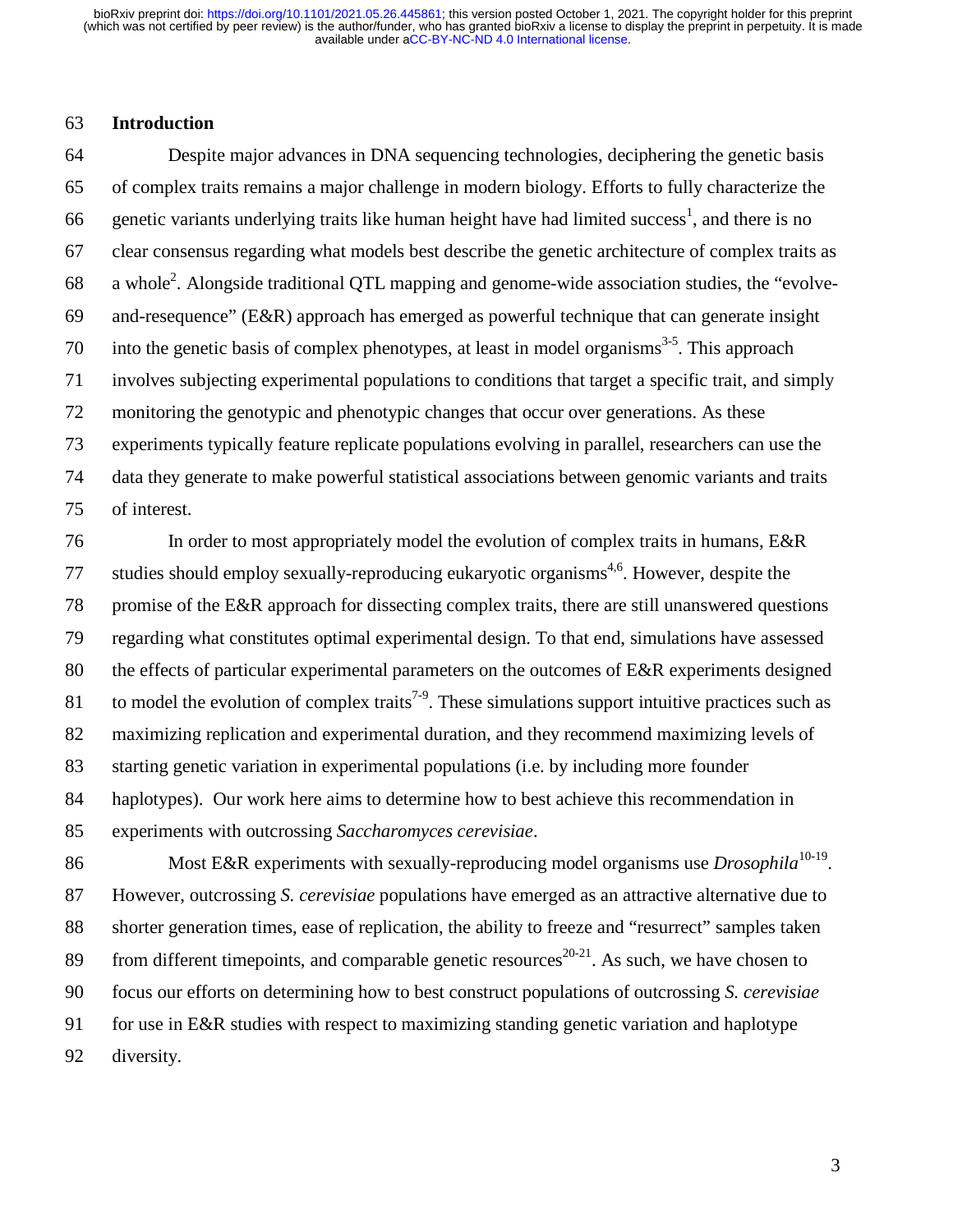93 As *S. cerevisiae* populations isolated from natural or industrial settings typically lack 94 genetic heterogeneity, generating laboratory populations with standing genetic variation requires 95 crossing distinct isogenic strains. These "synthetic recombinant" or multiparent populations have 96 traditionally been used for QTL mapping<sup>22-23</sup>, but they can also serve as the ancestral population 97 in evolution experiments<sup>20-21</sup>. Notably, synthetic recombinant populations have also been used 98 for E&R in other model organisms such as *D. melanogaster* (e.g the *Drosophila* Synthetic 99 Population Resource *cf.* King et al.<sup>24</sup>) and *Caenorhabditis elegans* (e.g. the *C. elegans* 100 Multiparent Experimental Evolution panel, *cf.* Teotónio et al.<sup>25</sup>). In this context, having clearly 101 defined founder genotypes enables the estimation of haplotype frequencies in evolved 102 populations from "Pool-SEQ" data<sup>20,23,26</sup>. And this ability to detect haplotypes responding to 103 selection, as opposed to individual markers, allows for better characterization of linkage and 104 genetic hitchhiking in evolved populations<sup>27</sup> than is possible in studies where founder genotypes 105 are unknown (e.g. Graves et al.<sup>17</sup>). All of this said, to our knowledge little has been done to 106 explicitly assess how to best generate a recombinant population for downstream use in an 107 evolution experiment. While simulations predict that maximizing the number of founding 108 haplotypes and levels of genetic variation will improve experimental outcomes, there are 109 practical and biological limits to the number of haplotypes that can be combined into a single 110 recombinant background and effectively maintained. One of our goals here is to evaluate the 111 costs and benefits of increasing the number of founding haplotypes in a synthetic recombinant 112 population for E&R.

113 Another of our goals is to evaluate how different methods of crossing founder strains 114 impact levels of genetic variation in synthetic recombinant populations. There are two general 115 approaches to this task across model organisms. In the more common approach, individuals 116 sampled from various lines are simply mixed in equal proportions and allowed to mate freely 117 prior to the start of the experiment (e.g. Bhargi et al.<sup>19</sup>). With this strategy, the genetic makeup of 118 the resulting population will depend on mating efficiency between individuals from different 119 founding strains, reproductive output, and chance. However, work with *Drosophila* has shown 120 there is no significant allele frequency differentiation between independently constructed 121 synthetic populations using the same sets of isofemale lines<sup>28</sup>. Such a high level of 122 reproducibility could indicate that mating efficiency and differences in reproductive output 123 among founding lines are negligible, or it could indicate that these differences exist and shape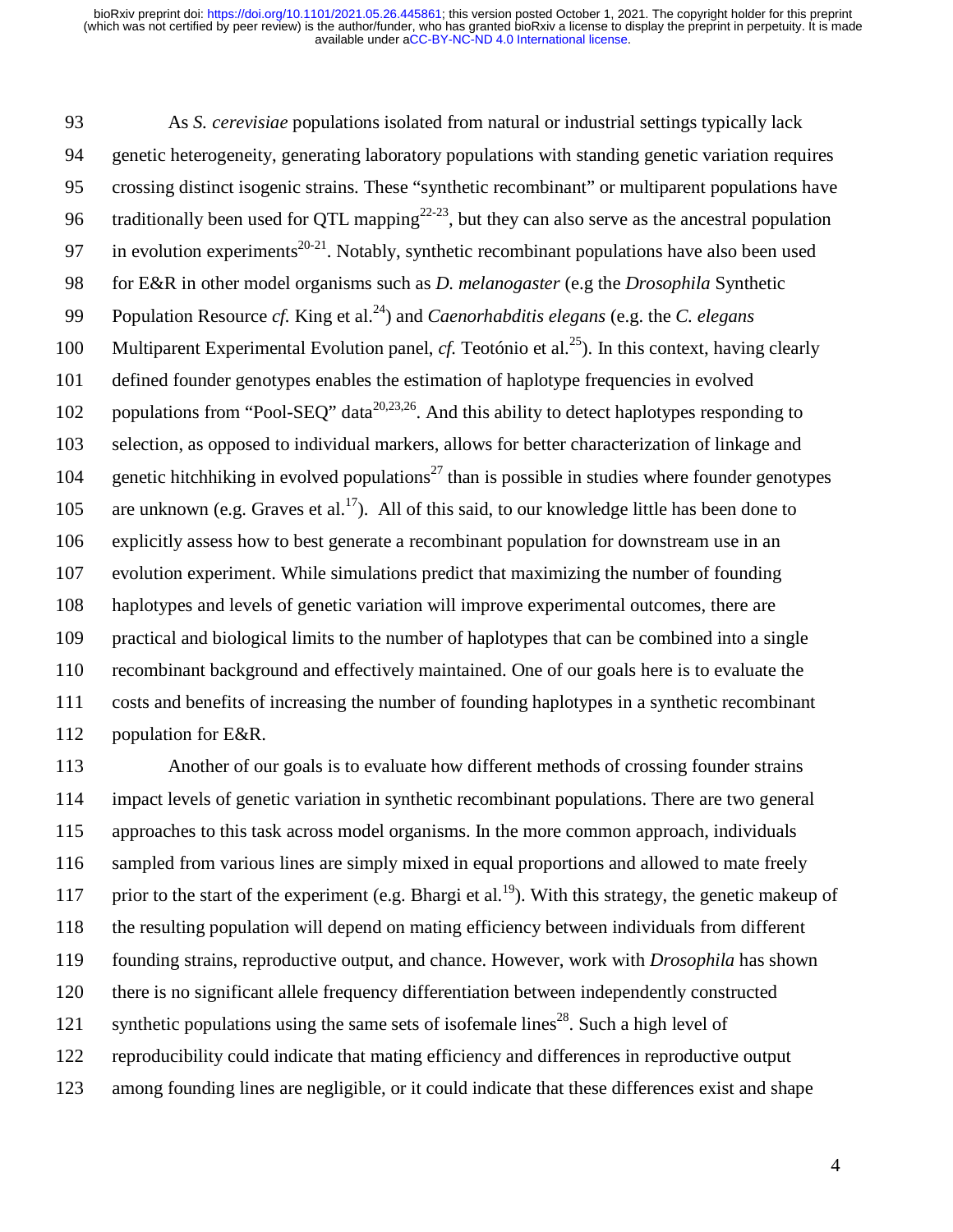124 the genetic makeup of recombinant populations in a parallel manner. So, while this approach is 125 relatively simple and practical to implement, it may be difficult to maximize the amount of 126 genetic variation and founding haplotype representation in synthetic populations when there are 127 drastic differences in reproductive output and/or mating efficiencies among founding strains. In 128 other words, if there is substantial variation in mating efficiencies among founding strains, this 129 could lead to the over-representation of certain haplotypes belonging to strains that mate most 130 efficiently. By contrast, the second approach for constructing synthetic populations is more 131 complex and involves some level of pairwise crossing between founders<sup>22-25,29</sup>. While this 132 approach is significantly more labor-intensive and time-consuming, it perhaps has advantages in 133 terms of producing populations that have more equal founder haplotype representation and, 134 consequently, higher levels of genetic variation.

135 Here we assess which of these methods produces populations most well-suited for E&R 136 studies in outcrossing *S. cerevisiae*. We have constructed sets of synthetic populations using both 137 approaches and the same founder populations. In addition to crossing approach, we also evaluate 138 how the number of founder populations used impacts the genetic makeup of the resulting 139 population. Specifically, we created sets of populations using 4, 8 and 12 isogenic strains and 140 both construction methods. Our objective is to characterize patterns of genetic variation and 141 haplotype diversity across these populations to provide recommendations on how to best 142 construct synthetic recombinant populations in outcrossing yeast for the specific application of 143 using them in an E&R study.

144

#### 145 **Materials and Methods**

146 *Population creation* 

147 All yeast strains used in this study originated from heterothallic, haploid, barcoded 148 derivatives of the SGRP yeast strain collection<sup>30</sup>. A subset of 12 of these haploid strains, 149 originally isolated from distinct geographic locations worldwide, were used to create the 150 synthetic populations we describe here (See Supplementary Fig. S1 for phylogeny). These 12 151 strains were all genetically modified as described in detail by Linder et al.<sup>23</sup> to enable easy 152 crossing and diploid recovery; these modified strains were kindly provided by Anthony D. Long 153 (UC Irvine) in 2017. Briefly, these strains were modified so that *MAT*a and *MAT*α strains both 154 contain *ho* deletions to prevent mating-type switching, but each contain a different drug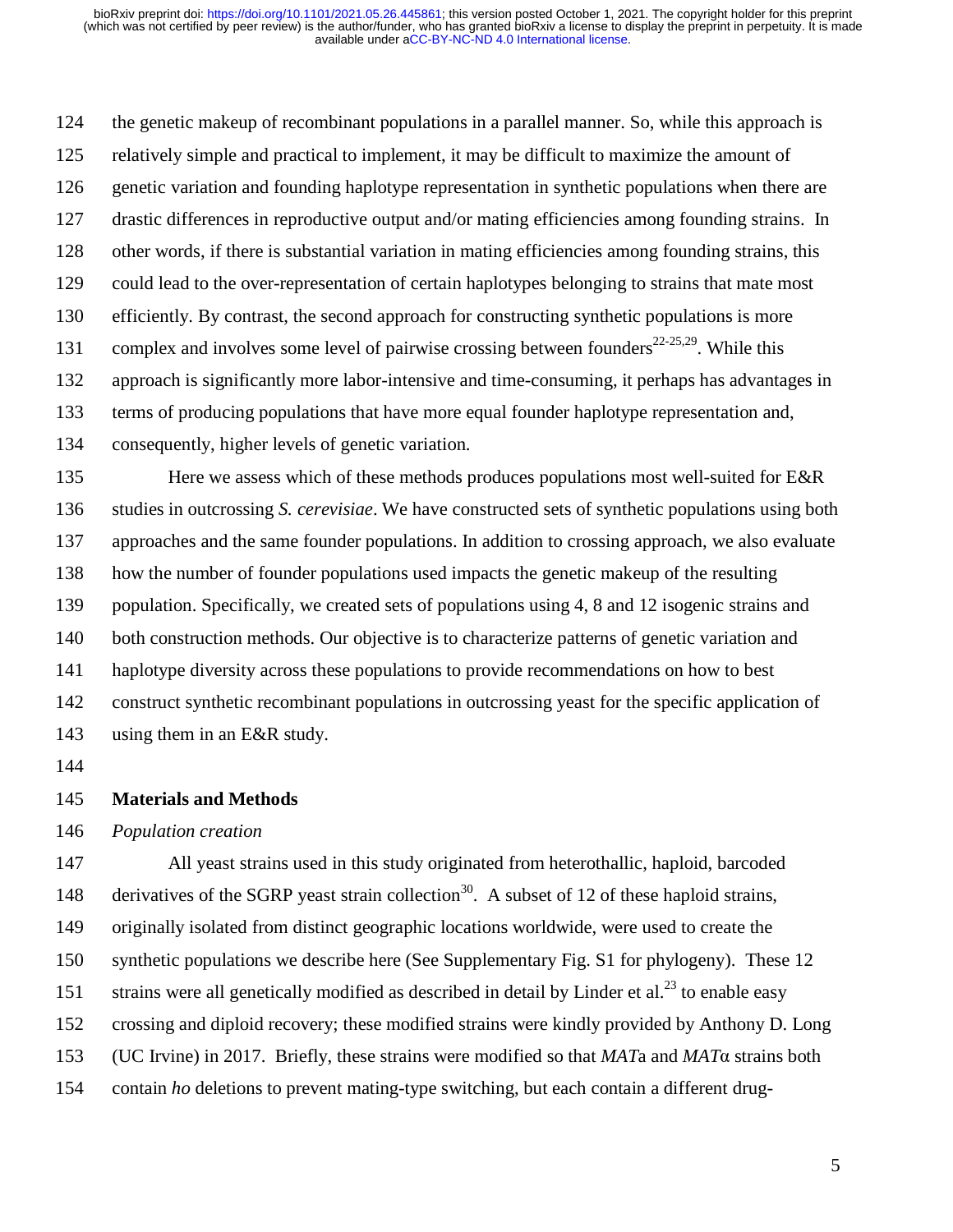155 resistance marker in a pseudogene (YCR043C) tightly linked to the mating type locus (*MAT*a,

<sup>156</sup>*ho*Δ, ura3::KANMX-barcode, *ycr043C*::NatMX and *MAT*α, *ho*Δ, ura3::KANMX-barcode,

157 *ycr043C*::HygMX). These genotypes enable haploids of each mating type to be recovered using

158 media supplemented with either hygromycin B or nourseothricin sulfate, and they enable newly 159 mated  $a/\alpha$  diploids to be recovered in media supplemented with both drugs.

160 Two different crossing strategies were used to create genetically diverse populations 161 using 4, 8, and 12 strains as founders (Table 1). "K-type" populations (named for what we call 162 the "kitchen sink method", or the practice of pooling isogenic strains together without careful 163 focus on representation) were created by simply pooling equal volumes of saturated overnight 164 cultures of the respective haploid founders and allowing those cells to mate. To accomplish this, 165 single colonies of each haploid founder strain were sampled and grown overnight (at 30ºC / 200 166 rpm) in 1 mL of rich media consisting of 1% yeast extract, 2% peptone, and 2% dextrose (YPD). 167 After ~24 hours, cultures were washed in fresh YPD media, pooled with the relevant other 168 overnight cultures in a 50 mL conical tube, vortexed, and now-mixed cultures were allowed to 169 settle and mate for 90 minutes at room temperature. These cultures were then transferred in 170 200uL aliquots to agar plates containing 100mg/mL nourseothricin sulfate ("NTC"), 300mg/mL 171 hygromycin B ("hyg") as well as 200mg/mL G418; this strategy ensured that that only newly 172 mated diploids would grow. The resulting lawns of mated diploid cells were collected by 173 scraping with a sterile glass slide into a fresh YPD media. This "cell bank" was archived as a 174 frozen stock at -80ºC for each of the K-type populations made with 4, 8, and 12 haploid founders 175 (4K, 8K, and 12K respectively).

176 "S-type" populations (named S due to the manipulation of spores to achieve better 177 representation of founder genotypes) were built to mimic more careful crossing designs in which 178 founding lines are crossed in pairs and/or a round-robin. To accomplish this, each haploid strain 179 was paired with a different strain of the opposite mating type and mated as described above. 180 Successful diploid colonies were isolated, grown overnight in 1 mL of YPD, washed and 181 resuspended in sporulation media (1mL 1% potassium acetate), then cultured for 72 hours at 182 30ºC / 200 rpm. Tetrads from these diploid cells were dissected using the Spore Play dissecting 183 microscope (Singer). The four meiotic products (spores) were then collected, allowed to grow for 184 2 days, and replica plated to plates containing either NTC or hyg to verify the proper segregation 185 of drug resistance markers and thus mating types. Once validated, the meiotic products were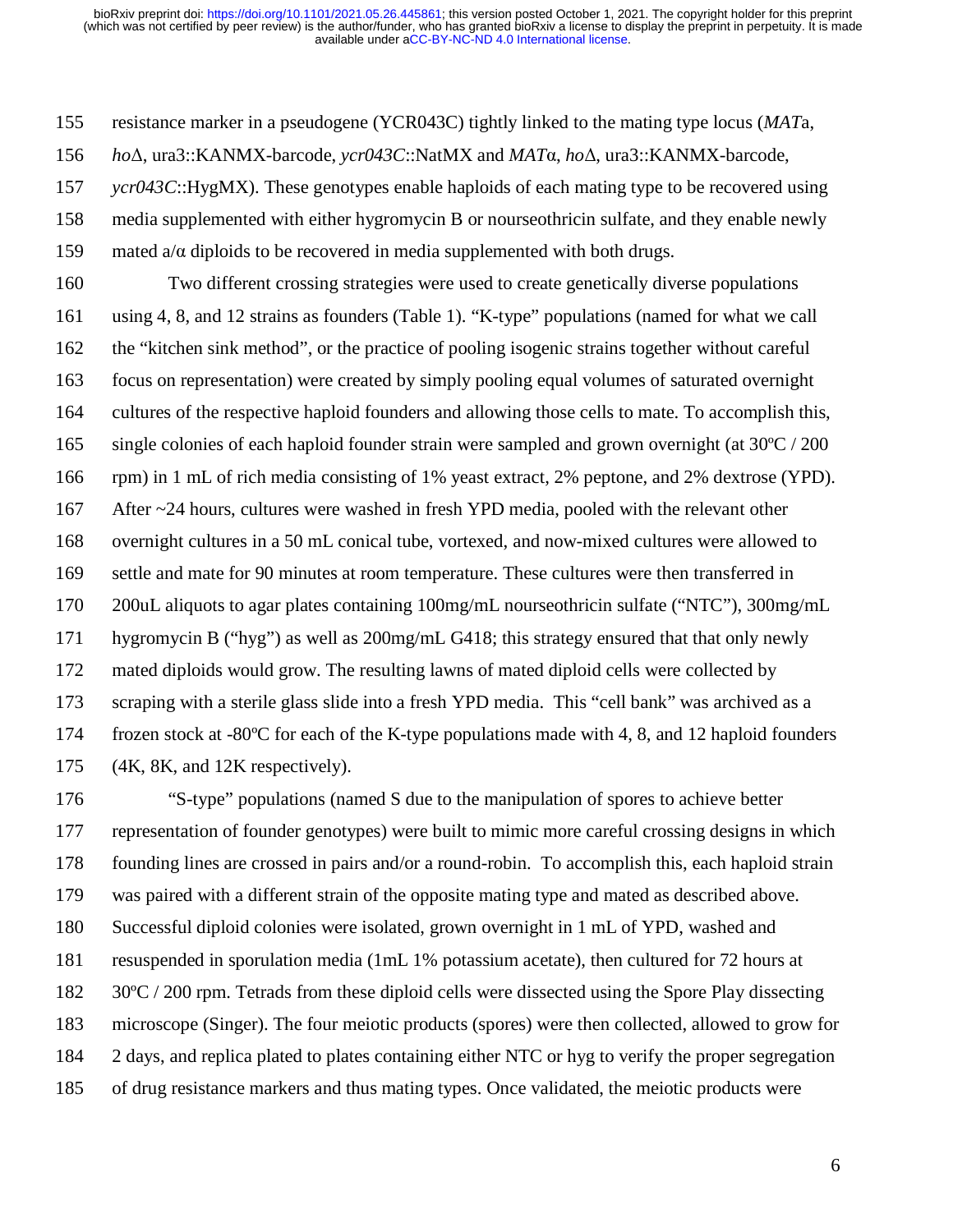186 grown overnight in 1 mL of YPD. Overnight cultures were standardized to the same optical 187 density  $(OD_{600})$  before being pooled in equal volumes in a 50 mL conical tube. Populations were 188 given 90 minutes to mate at room temperature, then were plated on agar plates supplemented 189 with both NTC/hyg/G418 so that only newly mated diploid cells could grow. The resulting lawns 190 of mated diploid cells were collected by scraping with a sterile glass slide into fresh YPD media. 191 This "cell bank" was archived as a frozen stock at -80ºC for each of the S-type populations made 192 with 4, 8 and 12 founders (S4, S8, and S12 respectively; see Supplementary Fig. S2 for crossing 193 schematics).

- 194
- 195 *Population maintenance and 12 cycles of outcrossing*

196 After the creation of the 3 "K-type" and 3 "S-type" synthetic recombinant populations 197 described above, all populations were taken through 12 consecutive cycles of intentional 198 outcrossing; in other words, the populations were subjected in parallel to a series of steps that 199 induced regular sporulation, spore isolation, and mating. Detailed methods are described by 200 Burke et al.<sup>31</sup>. Briefly, newly mated diploid cells from the last step of the population creation 201 protocol (i.e. the "cell banks") were grown overnight in 10 mL YPD media. These cultures were 202 washed and resuspended in sporulation media, and incubated with shaking for 72 hours 203 (30°C/200 rpm). Cells then underwent a number of methods to disrupt asci and 204 isolate/randomize spores, including incubation with Y-PER yeast protein extraction reagent 205 (Thermo) to kill vegetative diploids, digestion with 1% zymolyase (Zymo Research) to weaken 206 ascus walls, and well as high-speed shaking with 0.5 mm silica beads (BioSpec) to mechanically 207 agitate the asci. After these steps spores were resuspended in 10 mL YPD and allowed to settle 208 and mate for 90 minutes at room temperature. Diploids were recovered as described above; 209 cultures were transferred to 10 individual YPD agar plates supplemented with NTC/hyg/G418 in 210 200 µL aliquots and incubated at 30 °C for 48 hours. The resulting lawns of mated diploid cells 211 were collected by scraping with a sterile glass slide into fresh YPD media. This "cell bank" was 212 again sampled for archiving at −80°C, and used to initiate an overnight culture for the next 213 outcrossing cycle. We estimate that 15–20 asexual generations occurred between every 214 outcrossing cycle of the experiment. Based on counting colonies from dilutions of cultures plated 215 at various benchmarks during the protocol, we expect that 7.5–11 generations elapse during the 216 overnight culture in YPD media, and another 7.5-11 generations elapse during the period of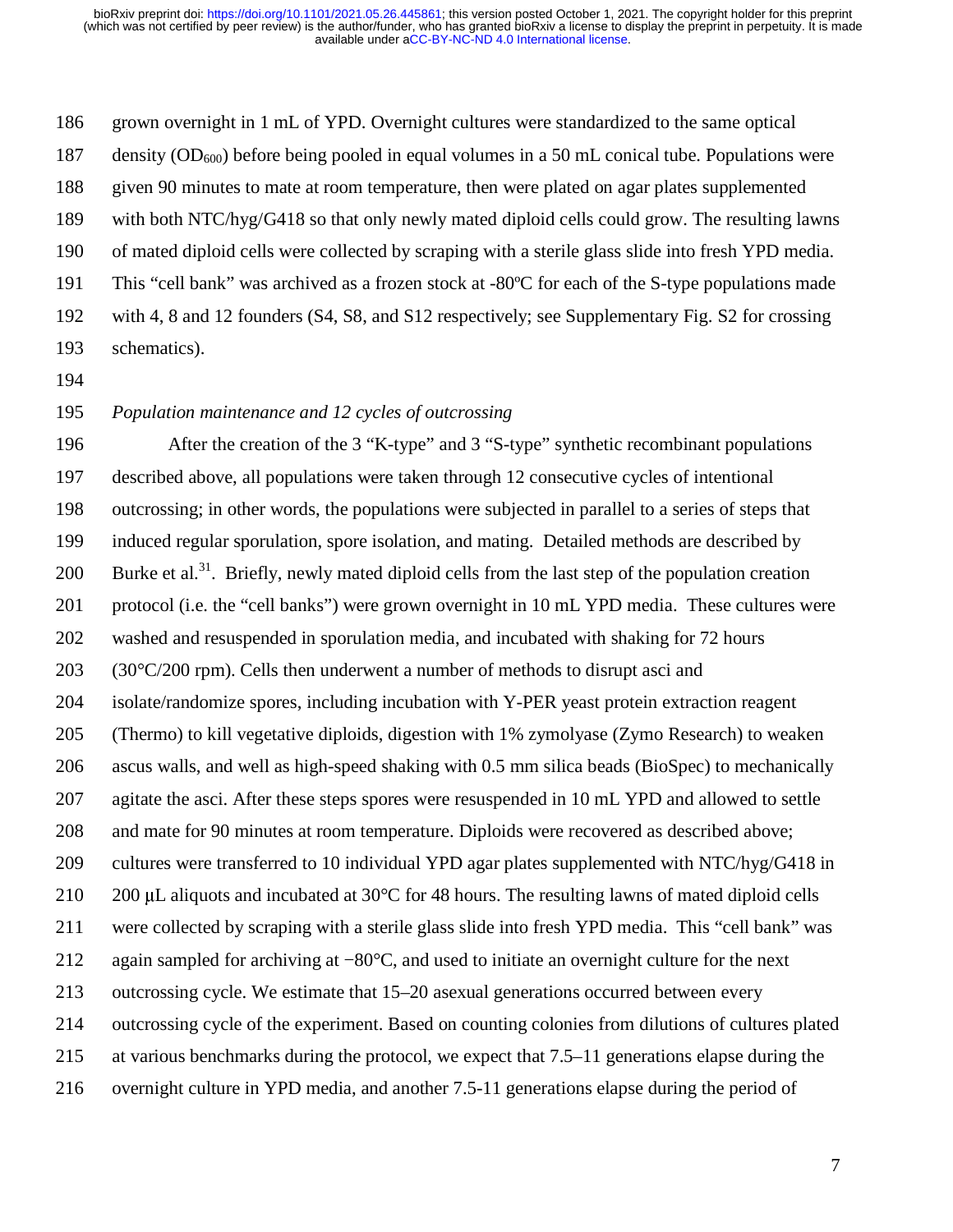217 diploid recovery on agar plates. Thus, a minimum of  $15*12 = 180$  cell doublings likely took

218 place over the 12 cycles of outcrossing in each synthetic recombinant population.

219

#### 220 *Genome sequencing and SNP identification*

221 Each of the recombinant K- or S-type population was sequenced at three specific 222 timepoints: initially (we also call this timepoint "cycle 0"), after 6 cycles of outcrossing ("cycle 223 6"), and after 12 cycles of outcrossing ("cycle 12"). We also sequenced each haploid founder 224 strain such that we could estimate the relative contributions of each to the recombinant 225 populations. Each of the founding SGRP strains were plated as haploids on plates containing 226 either NTC or hygromycin to verify the presence of the appropriate drug resistance markers. 227 Individual colonies were isolated from each strain for verification of identifying barcodes at the 228 URA3 locus using Sanger sequencing (Cubillos et al.<sup>30</sup> provide barcode and primer sequences). 229 Once validated, single colonies were again isolated for whole-genome sequencing. One milliliter 230 of YPD media was inoculated with single colonies, grown overnight, and the resulting culture 231 was harvested for gDNA extracted using the Qiagen Puregene Yeast/Bact. Kit. Purified gDNA 232 from each haploid founder was then prepared for sequencing using the Nextera DNA Sample 233 Preparation Kit (Illumina). Some minor modifications to the manufacturer's protocol were 234 implemented to optimize throughput  $(cf.$  Baym et al.<sup>32</sup>). Genomic DNA libraries were prepared 235 for experimental recombinant populations in the same way and all samples were pooled to 236 generate a single multiplexed library. Because the recombinant (i.e*.* genetically variable) 237 populations require significantly higher coverage to accurately estimate allele frequencies at 238 variable sites, these populations were added to the library at 10X the molarity of each haploid 239 founder sample. The multiplexed library was run on two SE150 lanes on the HiSeq3000 at the 240 OSU Center for Genomic Research and Biocomputing (CGRB). Data for the 4S populations 241 were previously published in Burke et al.<sup>31</sup> and raw fastq files are available through NCBI SRA 242 (BioProject ID: PRJNA678990). Raw fastqs for all other populations are also available through 243 NCBI SRA (BioPorject ID: PRJNA732717).

244 We have developed a processing pipeline for estimating allele frequencies in each 245 population directly from our pooled sequence data. We used GATK v4.0<sup>33-34</sup> to align raw data 246 to the *S. cerevisiae* S288C reference genome (R64-2-1) and create a single VCF file for all 247 variants identified across all replicate populations, using standard best practices workflows and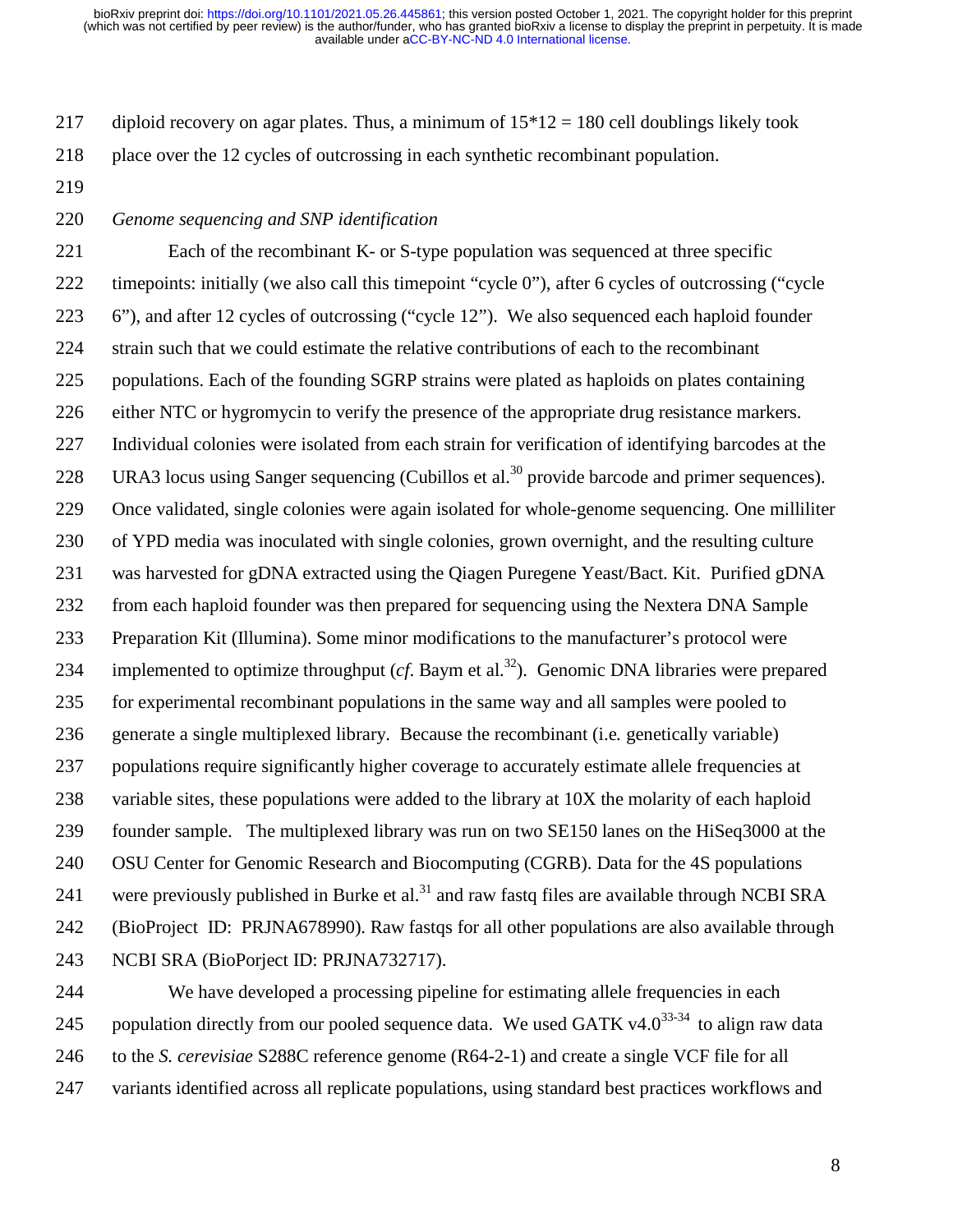248 default filtering options. We also downloaded and indexed a reference VCF file with SNP 249 information for a number of distinct natural isolates of S. cerevisiae<sup>35</sup>; this is a recommended 250 best practice for calibrating base quality with GATK v4.0. This VCF file was converted into a 251 SNP frequency table by extracting the AD (allele depth) and DP (unfiltered depth) fields for all 252 SNPs passing quality filters; the former field was used as the minor allele count and the latter 253 was used as the total coverage. The python scripts used to generate and convert VCF files to 254 tables suitable for downstream analyses in R (www.R-project.org) are available through GitHub 255 (see Data Availability statement for details on where to find all major scripts used to process and 256 analyze data).

257 Our general SNP analysis strategy involved portioning the data to create three separate 258 SNP tables with each table corresponding to a set of founders and populations derived from them 259 (e.g. a table containing with the S4 and K4 populations and their founders). In each table, we 260 chose to only include sites with a minimum coverage  $>20X$  in the in synthetic populations as a 261 quality control measure. Next, sites were filtered based on data from the founder populations. 262 We excluded all sites that appeared to be polymorphic within a given founder, and sites where a 263 single nucleotide was fixed across all founders. This was done as such occurrences could 264 indicate sequencing error given that our founder strains are haploid and isogenic, and a site is 265 unlikely to be polymorphic in our synthetic populations if it is fixed across all of the founders. 266 After these filters were applied, we retained a collection of high-quality SNPs in each population 267 to subject to further analysis. The total number of SNPs identified in each population is given in 268 Table 1, and the average genome-wide coverage (i.e. depth of sequence coverage) of each 269 population is given in Supplementary Table S1. All populations had mean coverages >50X with 270 all but one population (S4 cycle 0) having greater than 70X mean coverage (Supplementary 271 Table S1).

272

# 273 *SNP Variation*

274 Our main objective was to evaluate how crossing strategy and the number of founder 275 strains impacts patterns of SNP variation in synthetic recombinant populations. To that end, we 276 assessed SNP-level variation in our recombinant populations using several metrics. First, we 277 simply determined the number of polymorphic sites segregating in each population immediately 278 following their creation (cycle 0), and monitored how that number changed over time ((i.e. after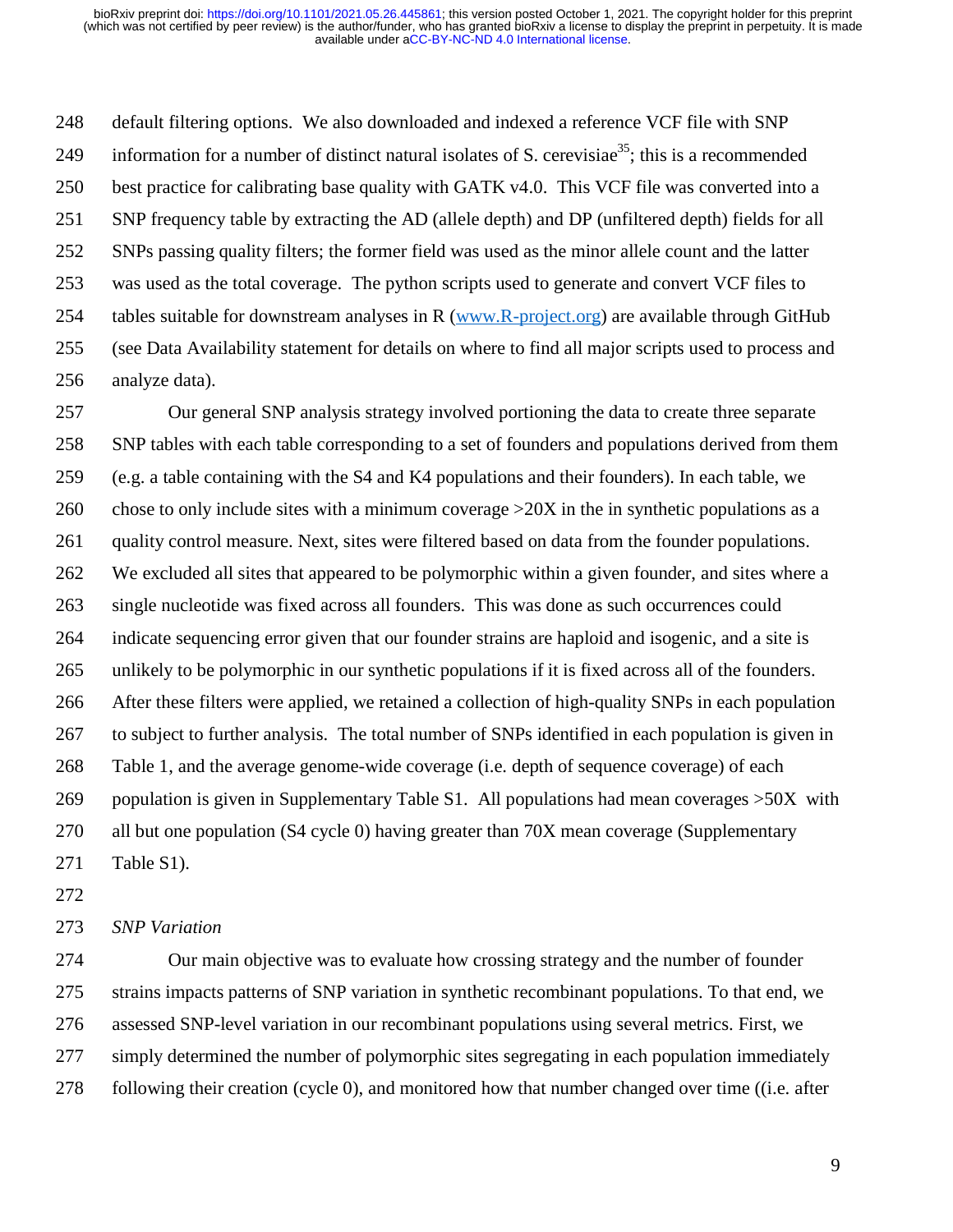279 6 or 12 outcrossing cycles). This approach of tracking the total number of SNPs should reveal 280 whether particular crossing strategies – i.e. using a certain number of founders, and/or one of the 281 two crossing strategies – consistently produced populations with more SNPs, and whether these 282 SNPs were maintained or lost over 12 outcrossing cycles. We also generated UpSet plots using 283 the UpsetR package<sup>36</sup> in R to visualize patterns of overlap between the total number of SNPs 284 possible for a given combination of founder strains, and the SNPs we observed in our actual 285 populations. We define the total number of possible SNPs as all loci for which at least one of the 286 founding strains used has an allele different from the others; this number will therefore differ 287 among the 4-way, 8-way, and 12-way crosses.

288 In addition to SNP number, we also characterized the distribution of SNP frequencies in 289 each population, which allows more direct comparisons between populations with different 290 numbers of founders but the same crossing strategy, or the same number of founders but 291 different crossing strategy. To do this, we focused on two metrics: the site frequency spectrum 292 (SFS), and genome-wide heterozygosity. Here heterozygosity refers to *2pq*, the product of the 293 reference (i.e. the S288C allele) and alternate allele frequency at a given site multiplied by 2. In 294 addition to looking at differences in mean genome-wide heterozygosity between populations, we 295 also generated sliding window plots showing patterns of variation across each chromosome. To 296 define windows, we used the GenWin package<sup>37</sup> in R with the following parameters: 297 "smoothness = 6000, method = 3." GenWin itself uses a smoothing spline technique to define 298 windows based on breakpoints in the data. While we ultimately used "smoothness = 6000", we 299 did initially try a range of values. Our final selection was made based on what most clearly 300 represented trends in the data. For interested parties, plots with more or less smoothness can be 301 easily generated using data and scripts we have made available through Dryad and Github (See 302 "Data availability" statement for details).

303 It is worth noting that our ability to assess levels of genetic variation across our synthetic 304 populations is limited by the fact we have only collected Pool-SEQ data. Given the complex life-305 history of the yeast populations in this experiment, which involves periods of 7-15 generations of 306 asexual growth punctuated by discrete outcrossing events, it is not possible for the genotypes of 307 all individuals in the population to be shuffled by recombination every generation. Therefore, 308 asexual lineages will evolve by clonal interference for relatively short periods of time, until the 309 next outcrossing event decouples individual adaptive alleles from a particular genetic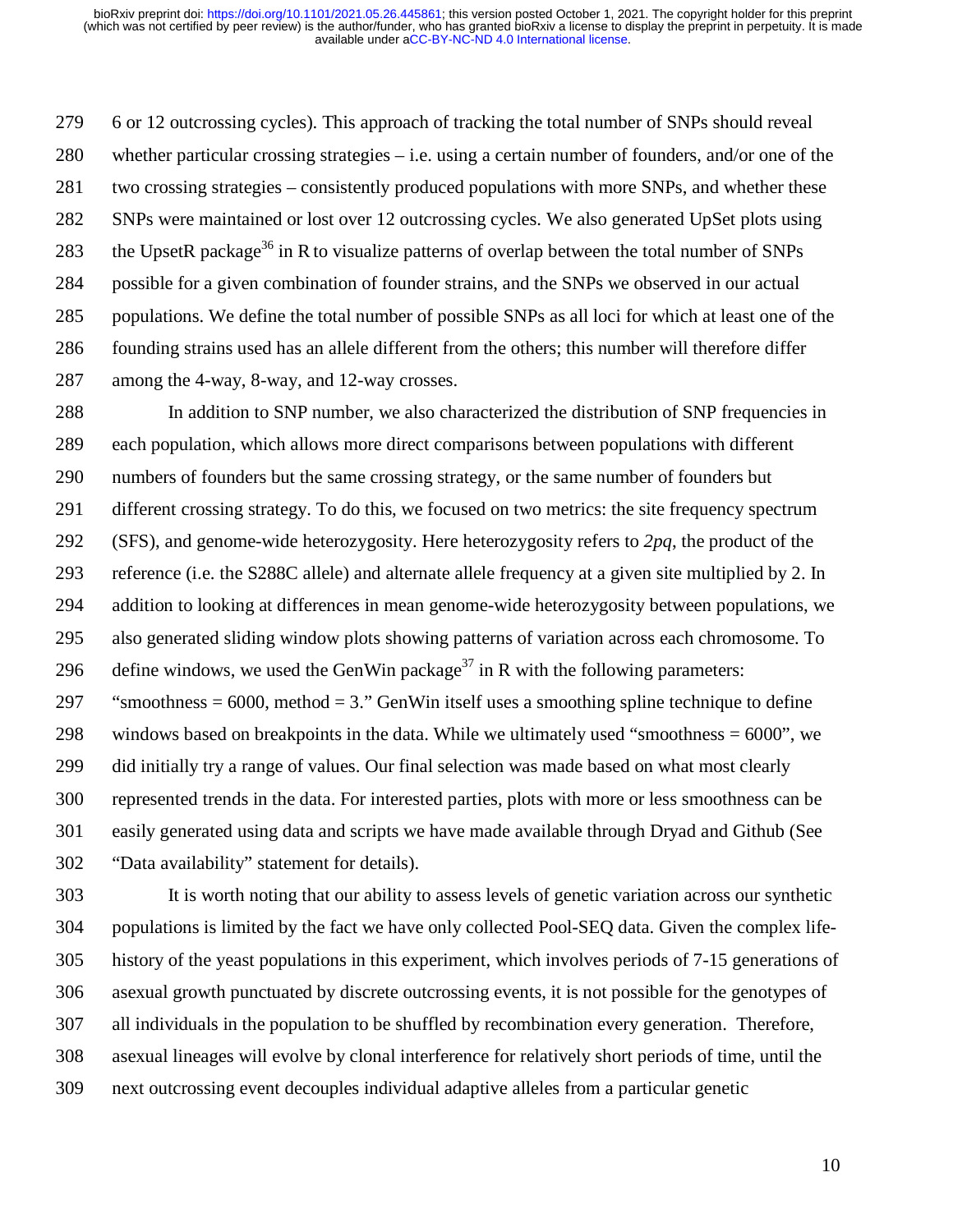310 background. It is possible that during these periods of clonal interference, particular diploid 311 lineages will dominate, and if these lineages are heterozygous at a given locus, that will lead to 312 an artificially elevated heterozygosity value at that SNP. But we do not believe this is a major 313 complication in the understanding of nucleotide diversity in our experiment for several reasons; 314 namely, that our outcrossing protocol includes several measures that maximize outcrossing 315 efficiency (i.e. any asexual diploids that fail to sporulate are killed), the generally high rate of 316 recombination in yeast, and that the periods of asexual growth are short and unlikely to exceed  $317 \sim 20$  cell doublings.

- 318
- 319 *SNP frequency changes over 12 cycles of outcrossing*

320 Although statistical power in this power is limited due to a lack of replication, we 321 attempted to identify regions of the genome showing obvious responses to selection in each 322 synthetic population. Specifically, we used Pearson's  $\chi^2$  test as implemented in the poolSeq<sup>38</sup> 323 package in R to compare SNP frequencies between cycle 0 and cycle 12 in each synthetic 324 population. We chose this particular test based on a benchmarking effort that suggests it is wellsuited to detecting selection in E&R experiments lacking replication<sup>9</sup>. After results were 326 generated for each synthetic population, log transformed p-values were plotted for each 327 chromosome across sliding windows. The GenWin package in R (parameters: "smoothness =  $328$  2000, method = 3") was once again used to define windows based on breakpoints in the data. 329 Plots were then examined to see if there were any genomic regions showing signs of selection 330 based on significance levels relative to the background.

331

# 332 *Haplotype representation*

333 In addition to describing SNP diversity, we also describe the diversity of founder 334 haplotypes represented in our synthetic populations. We were particularly interested in 335 evaluating whether the S-type strategy might produce populations in which founder haplotypes 336 are more evenly represented (at intermediate frequency) compared to the K-strategy. Given the 337 stochasticity inherent in the K-type strategy, we thought it probable that founder genotypes with 338 especially high sporulation and/or mating efficiencies (i.e. those with the highest reproductive 339 outputs in the outcrossing context) might come to dominate. To this end, we estimated haplotype 340 frequencies in all experimental populations initially, and after 6 and 12 cycles of outcrossing to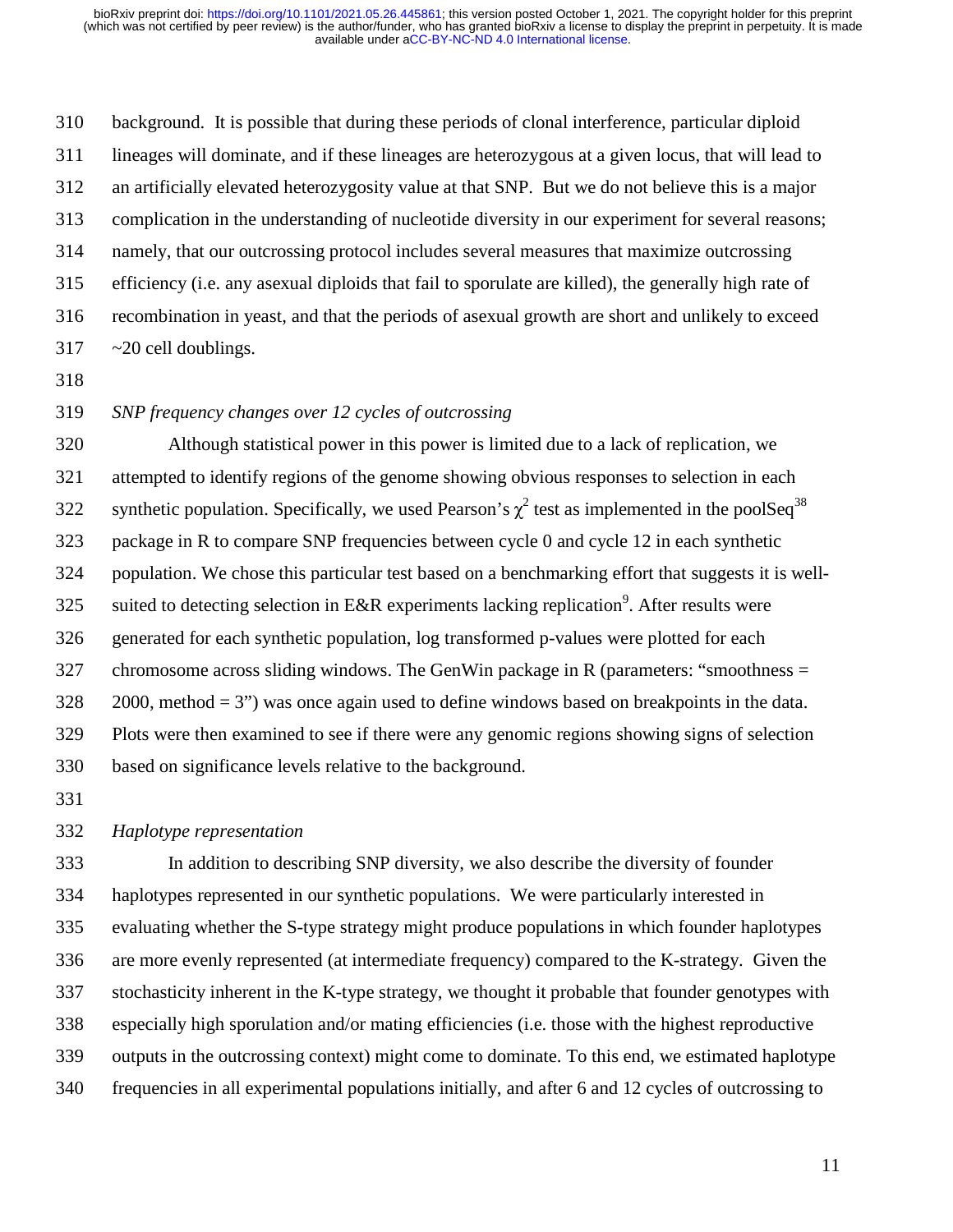341 determine how evenly haplotypes were represented, and how this might have changed over time. 342 We used the sliding-window haplotype caller described in Linder et al. (2020) and software the 343 authors have made available as a community resource: https://github.com/tdlong/yeast\_SNP-344 HAP. Our results were generated by using the haplotyper.limSolve.code.R script and estimates 345 were made across 30KB windows with a 1KB stepsize. This particular haplotype caller was 346 developed specifically to estimate haplotype frequencies in multiparent populations when 347 founder haplotypes are known. A full description of the algorithm being used, and results of 348 empirical validation can be found in Linder et al. (2020). To quantify haplotype variation in each 349 population, we calculated haplotype diversity (H) using the following formula: (1)  $H = 1 -$ 350  $\sum_{i=1}^{n} x_i^2$  where  $x_i$  is the frequency of the *i*th haplotype of the *n* founders used to create given 351 . population<sup>39</sup>. Though it is worth noting that maximum expected H will vary depending on the 352 number of founders used to create a given population as (2)  $H_{max} = 1 - \left(\frac{1}{n} * n\right)$ .  $\ddot{\phantom{0}}$ 

353 *Phenotypic characterization of experimental populations* 

354 To evaluate the possibility that populations might be phenotypically differentiated, we 355 measured two life-history traits: sporulation efficiency and growth rate. We estimated the 3-day 356 sporulation efficiency for each recombinant population at the beginning and end of the 357 experiment, as this is a life-history trait that might have reasonably responded to the selection 358 imposed by the regular outcrossing protocol. All populations archived at "cycle 0" (i.e. the pool 359 of diploid cells used to initiate each K- or S-type population) and "cycle 12" (i.e. diploid cells 360 recovered from each population after the  $12<sup>th</sup>$  outcrossing cycle) were revived by plating 1mL of 361 thawed culture onto a YPD agar plate and incubation at 30°C for 48 hours. In order to sample 362 the genetic diversity of each population, a sterile wooden applicator was scraped in a zig-zag 363 pattern across the lawn of cells on each plate to collect a pinhead-sized clump of yeast. Each 364 clump was mixed in 10 mL YPD in a 50 mL conical tube and vortexed. Tubes were then 365 incubated at  $30^{\circ}C/200$  rpm for  $\sim$  24 hours. After confirming that each tube had comparable cell 366 densities – this was done by verifying that the  $OD_{600}$  absorbance value of a 1:100 dilution ranged 367 between 0.095-0.2 – cell pellets were collected by spinning for 5 minutes at 5000 rpm. Cell 368 pellets were washed in 1 mL of sterile water, spun down again, and resuspended in 40 mL of 369 minimal sporulation media (1% potassium acetate w/v). Each culture was transferred to sterile  $250$  mL Erlenmeyer flasks and covered loosely with foil, where they were cultured at  $30^{\circ}C/200$ 371 rpm for ~72 hours to sporulate. After sporulation, aliquots of each culture were loaded onto a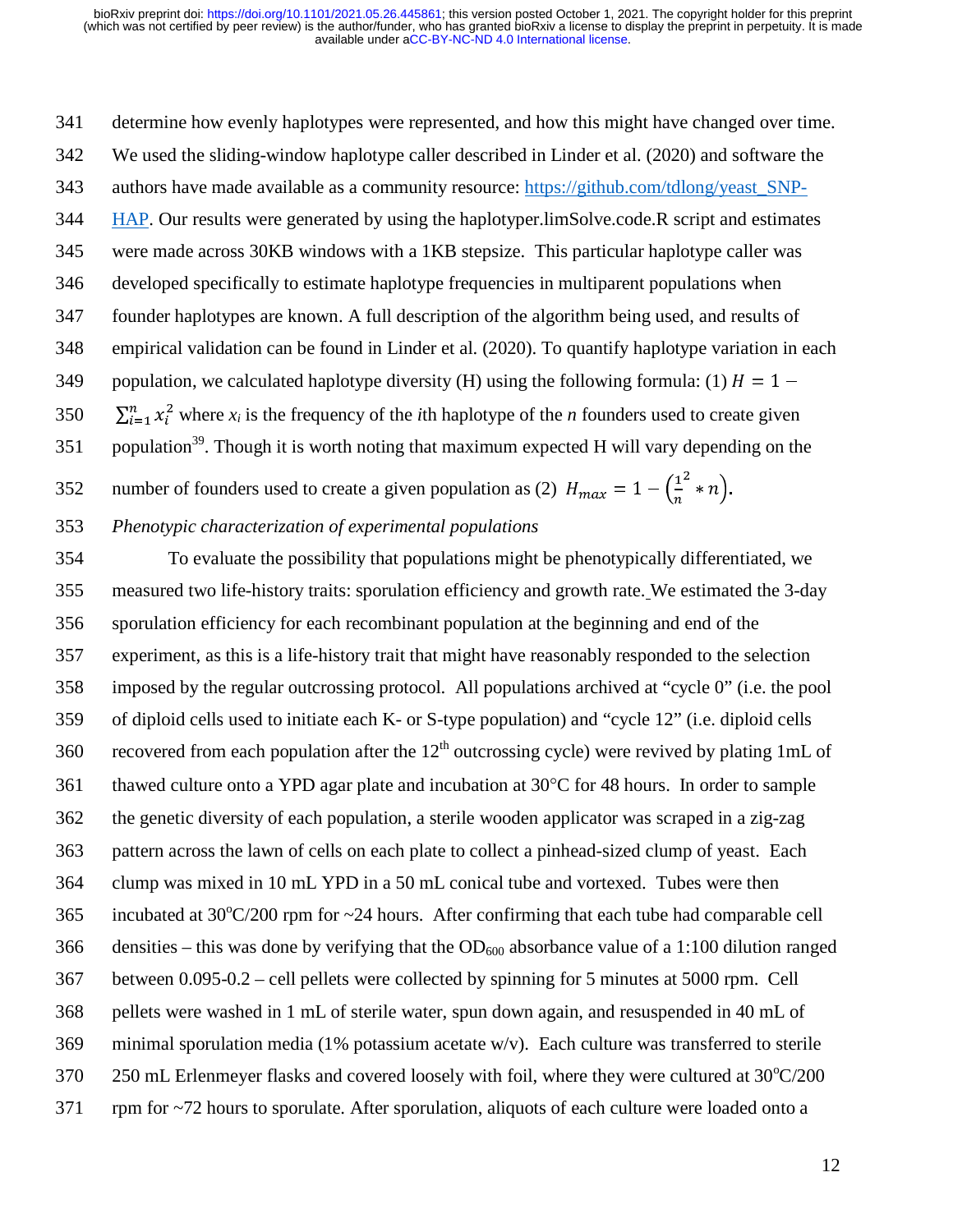372 hemacytometer (Incyto C-Chip, type NI) and visualized under 40x magnification on a Singer 373 SporePlay microscope. For each culture, ~200 cells were counted (specific range: 190-230 374 cells), and sporulation efficiencies were estimated as the proportion of tetrads observed over the 375 total number of cells in the field of view. Sporulation efficiency for each of the 12 recombinant 376 populations (6 "cycle 0" and 6 "cycle 12") was assessed by averaging these proportions over 2-3 377 independent biological replicates.

378 In addition to characterizing sporulation efficiencies for each of the "cycle 0" and "cycle 379 12" recombinant populations, we also measured growth rate with high-throughput absorbance-380 based assays in liquid YPD. We also included the 12 founder strains in this assay, for 381 comparison with the recombinant populations. S- and K-type recombinant populations were 382 sampled from each freezer recovery plate as described above. Haploid founder strains were 383 revived from freezer stocks by striking for single colonies onto YPD agar plates. Each 384 population or strain was assayed in two biological replicates; recombinant populations were 385 sampled to inoculate two separate overnight cultures in liquid YPD, and strains were sampled by 386 picking two distinct colonies to initiate two separate overnight cultures (one colony per culture). 387 All biological replicates were incubated for ~24 hours at 30°C/200 rpm. The day of the assay,  $388$  OD<sub>600</sub> was measured in all cultures and the readings used to standardize them to a target OD<sub>600</sub> 389 of 0.05 in fresh YPD (observed values ranged 0.042-0.061). 200uL of each culture was aliquoted 390 to separate wells of a 96-well plate, with two technical replicates per biological replicate. The 391 arrangement of technical replicates on the plate was carried out in an attempt to control for 392 possible edge effects. The growth rate assay was carried out in a Tecan Spark Multimode 393 Microplate Reader, set to record the absorbance at 600 nm for each well every 30 minutes for 48 394 hours at 30°C, without plate agitation/aeration. The R-package "Growthcurver" (Sprouffske and  $395$  Wagner<sup>40</sup>) was used to estimate population growth parameters from the raw data. In order to 396 determine the carrying capacity and doubling time of the culture in each well, the absorbance 397 measurements taken during the assay were fit to the following equation:

398

399 (3): 
$$
N_t = \frac{N_0 K}{N_0 + (K - N_0)e^{-rt}}
$$

400 Where  $N_t$  is the absorbance reading at time *t*,  $N_0$  is the initial absorbance, *K* is the carrying 401 capacity, and *r* is the growth rate, or doubling time. Here, doubling time refers to the time 402 necessary for the size of a population to double under non-restricted conditions, while carrying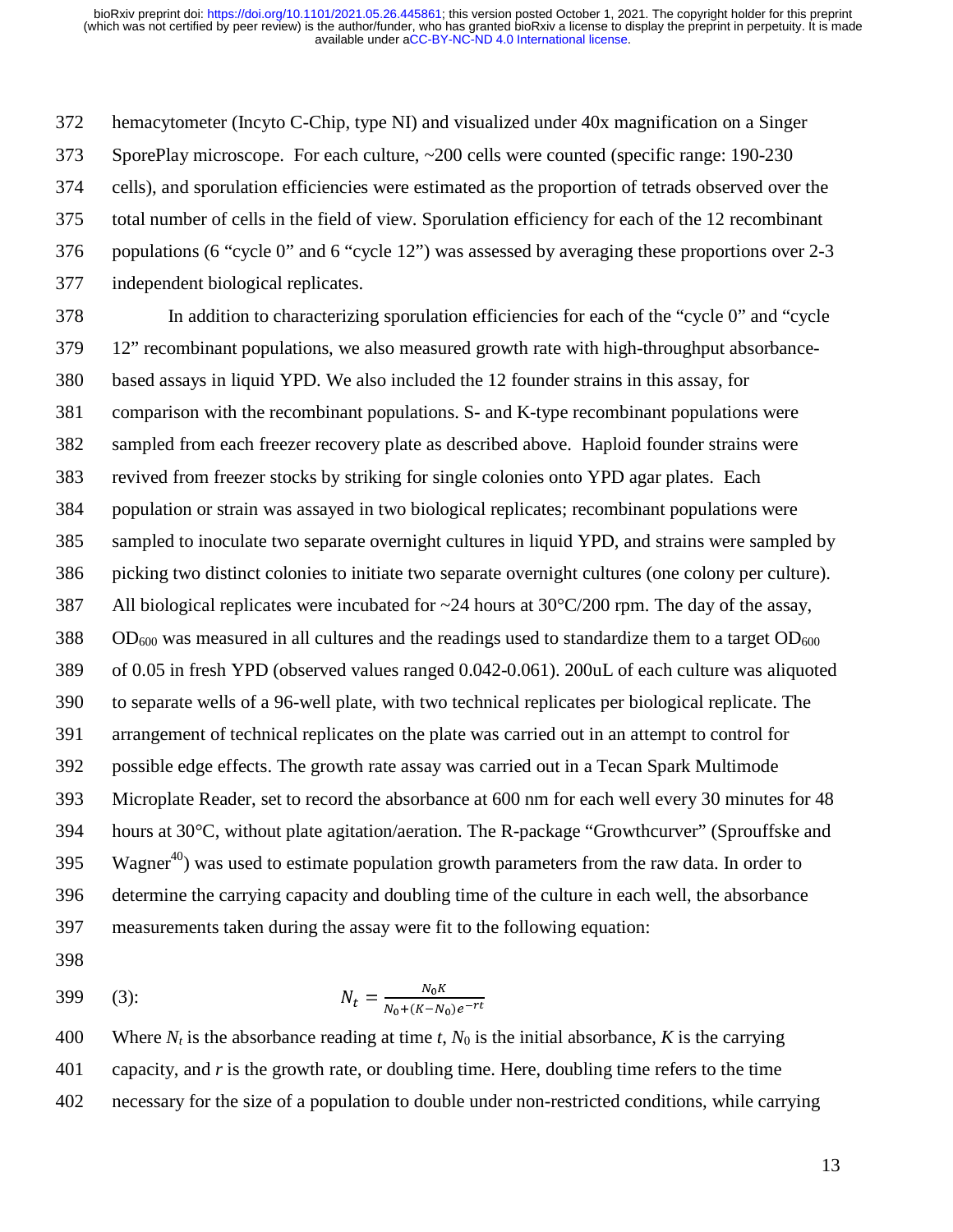403 capacity is the maximum population size under the given conditions. The values for each

404 biological replicate were averaged across technical replicates, and the values for each

405 strain/population were determined by averaging across biological replicates.

406

### 407 **Results**

### 408 *SNP Variation*

409 To assess how crossing strategy and number of founder strains impacts SNP variation, we 410 began by simply counting the number of SNPs present in each of our synthetic populations upon 411 their creation and how that changes over several cycles of recombination (Table 2). As expected, 412 the total number of possible SNPs that can possibly contribute to segregating genetic variation 413 increases with the number of founders used. Looking at our actual populations at cycle 0 and 414 focusing on those created using the same crossing strategy, we also generally find the observed 415 number of SNPs in each population to increase with the number of founders used. The only 416 exception to this pattern is the K12 population where we see dramatic losses in polymorphic sites 417 relative to all other populations. We also typically observe reductions in the number of SNPs in 418 all experimental populations over time. However, we do note higher "stability" (i.e. smaller 419 losses) in the 8-founder populations, and in population S8, we actually observe higher SNP 420 counts in cycle 12 than in cycle 6. This discrepancy is most likely due to a relatively small 421 number of sites at very low frequency in cycle 6 (i.e. too low for our SNP calling to pick up), 422 increasing to detectable levels by cycle 12. Nevertheless, the overall trend still appears to be 423 reductions in the number of polymorphic sites over time. Our data also suggest these reductions 424 are typically more pronounced in populations created using the K-type strategy, and that 425 populations created using the S-type strategy have more polymorphic sites than those created 426 with the K-type strategy.

427 We also examined patterns of overlap between our synthetic populations and what is 428 possible given their respective founders using UpSet plots (Supplementary Fig. S3). UpSet plots 429 are useful because they allow visualization of observations unique to groups; in other words, 430 they highlight observations that are included in a specific group and excluded from all others. 431 As an illustrative example, the fourth vertical bar in Supplementary Fig. S3A-C represents all of 432 the SNPs that could possibly segregate in a population but do not, and this reveals that a greater 433 proportion of possible SNPs are lost in synthetic populations with 12 founders compared to those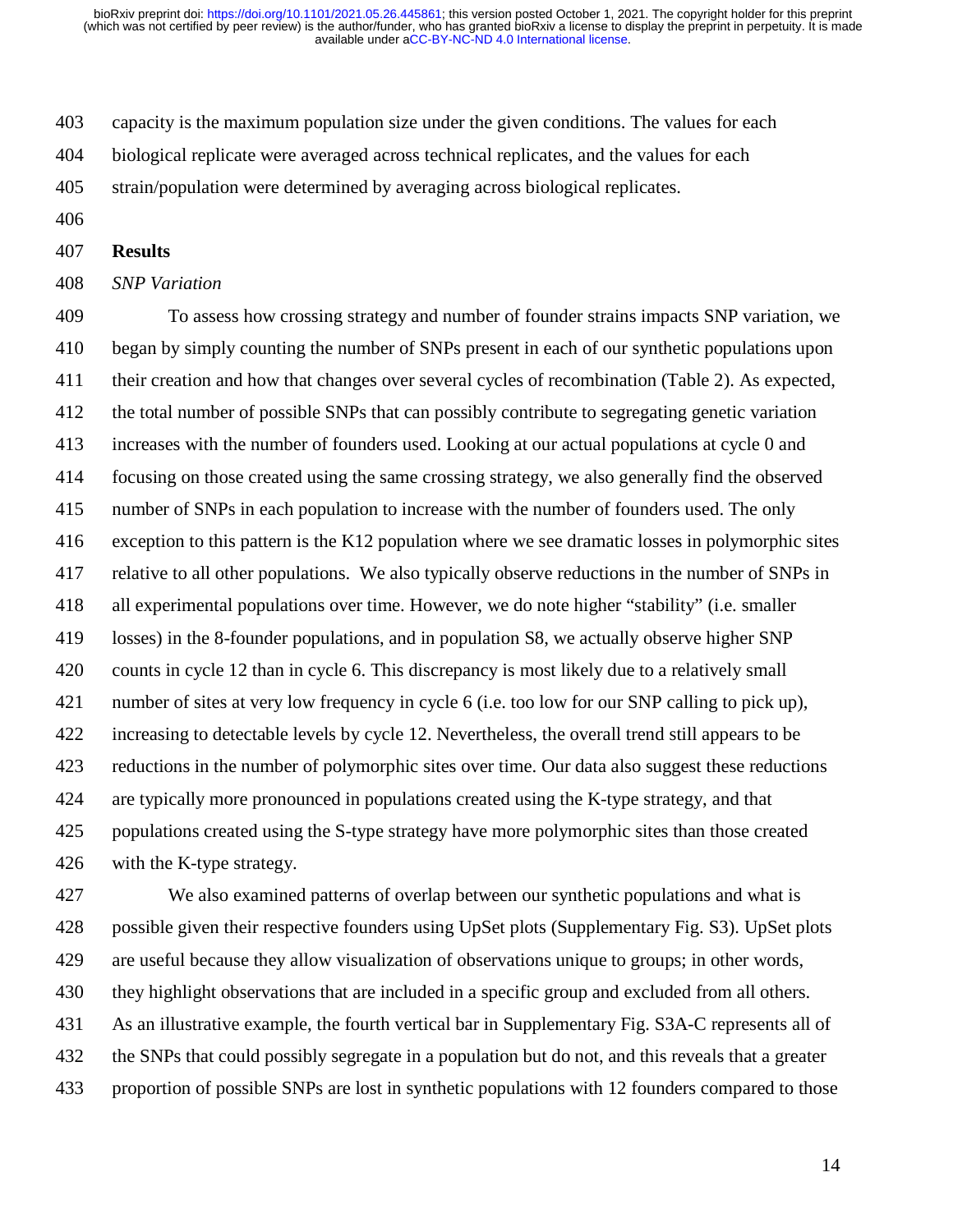434 with 4 or 8 (this result is also noted in Table 2). We were interested in using this visualization 435 approach to evaluate whether there might be particular SNP groups that are hallmarks of the S-436 type or K-type strategy. While many more of the possible SNPs appear in S-type populations 437 relative to the K-type populations for a given set of founders, the UpSet plots indicate that very 438 few SNPS are unique to a particular crossing strategy. We interpret this result as evidence that 439 neither crossing strategy favors specific alleles, and this is true regardless of the number of 440 founder haplotypes used.

441 Next, we looked at how the SFS varied across different populations and how they 442 changed over time. As shown in Fig. 1, the S-type populations tend to exhibit less skewed 443 frequency distributions compared to the K-type population, and they are also more stable over 444 time. This is particularly evident in the 12-founder populations. In these we see that by the final 445 cycle of recombination in the K12 populations, there is an extreme skew in the SFS with most 446 sites exhibiting very high or low SNP frequencies. This is also consistent with the results shown 447 in Table 2 where we see much higher levels of fixation over time in K12 than in any other 448 population. This contrast is present but far less extreme in populations created with 4 or 8 449 founder strains. In general, at cycle 0 all populations deviate substantially from the SFS that we 450 would expect if the respective founders combined in perfectly equal proportions (Supplementary 451 Fig. S4). These deviations suggest that drift and/or selection are impacting the genetic makeup of 452 synthetic populations from the moment they are established.

453 Finally, we assessed the effects of crossing strategy and number of founders on genome-454 wide heterozygosity. The clearest pattern we observed is that after 12 cycles of recombination, S-455 type populations exhibited greater overall levels of heterozygosity across the genome compared 456 to their K-type counterparts (Table 3). After 12 cycles of outcrossing, we also see large stretches 457 along chromosomes where heterozygosity is near zero in K4 and K12 which is not the case in 458 their S-type counterparts (Fig. 2). Other patterns in the data are less clear, however; for instance, 459 we do not find stretches of the genome where variation has been expunged in the K8 population, 460 compared to the S8 counterpart (Fig 2C-D). Looking at the S-type populations alone, we find 461 that by cycle 12 the S4 populations have experienced a greater loss of heterozygosity than the S8 462 and S12 populations (Table 3). However, differences between S8 and S12 populations are far 463 less severe with the former having slightly higher mean heterozygosity. As such, there is no clear 464 positive relationship between heterozygosity and number of founders. This pattern largely breaks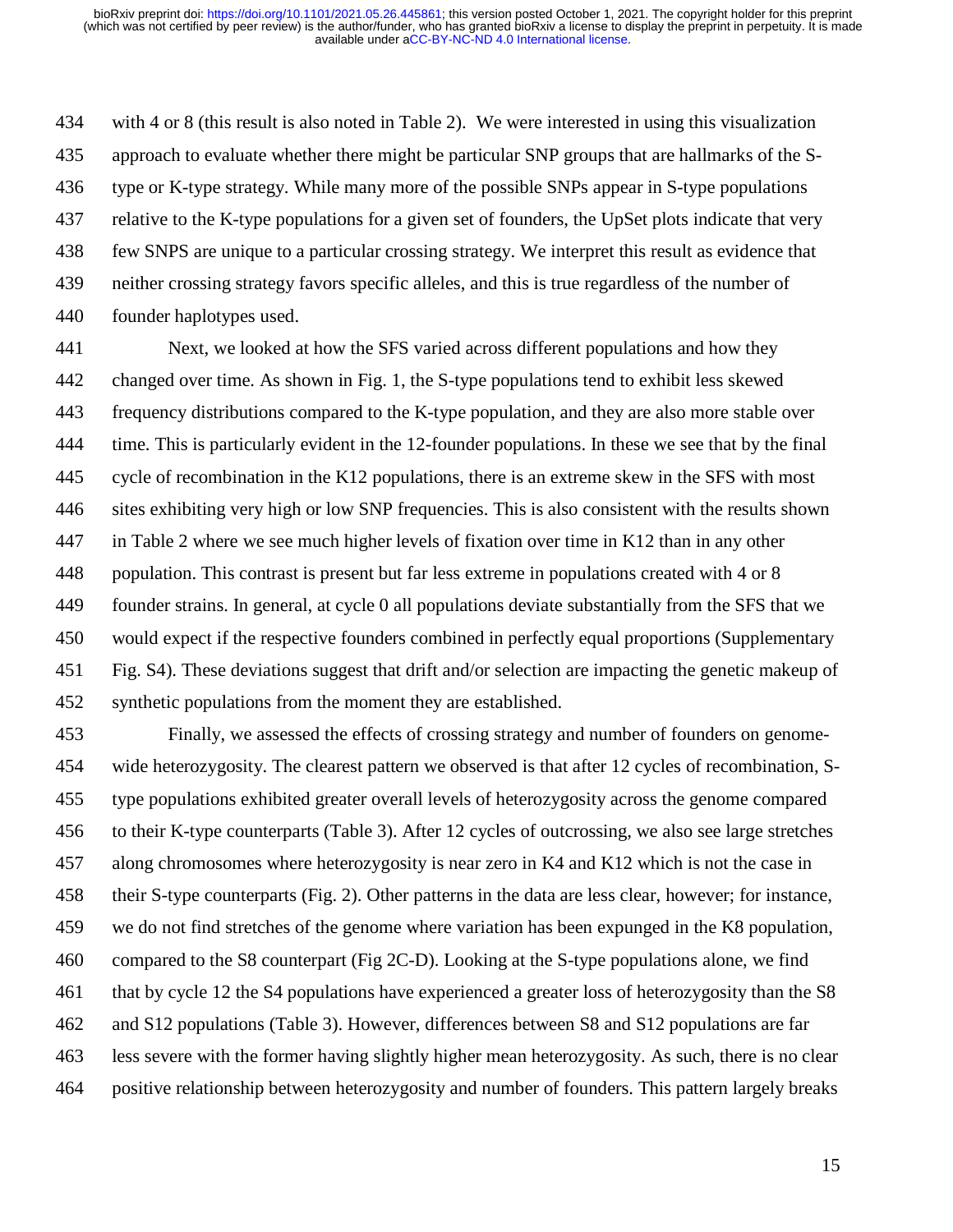465 down in the K populations. The K4 population experiences a greater loss of heterozygosity than 466 K8 by cycle 12, but then K12 experiences the most severe declines in heterozygosity by cycle 12 467 as expected given the other measures of SNP variation we have looked at thus far.

468

# 469 *SNP frequency changes over 12 cycles of outcrossing*

470 We used Pearson's  $\chi^2$  test to compare SNP frequencies between cycle 0 and cycle 12 of 471 each individual population to see if there were any regions of the genome showing obvious 472 responses to selection imposed by our outcrossing maintenance protocol. Looking across results 473 for each population, we do not find any genomic regions that show consistent responses to 474 selection (Fig. 3). However, we do find instances in individual populations where there are clear 475 peaks in significance relative to the rest of the genome (e.g. Fig. 3A and C-E). Widespread 476 fixation in K4 and K12 make it difficult to identify such peaks (Fig. 3B and F).

477 We also compared our results to prior work which identified regions of the genome and 478 genes associated with selection for frequent outcrossing, Cubillos et al.<sup>22</sup> and Burke et al.<sup>20</sup>. Our 479 rationale for doing this is that as our current study features no within-treatment replication, it is 480 weak to implicate signatures of adaptation by itself; but, obvious overlap with other studies 481 would provide indirect evidence for adaptation. Similarly, if a particular population (or 482 population type) implicated more candidate regions from the literature than the others, this could 483 provide evidence that a particular crossing strategy might lead to the best outcomes in an E&R 484 study, with respect to identifying regions of interest. We do find instances where peaks in 485 significance align with previously identified candidate regions (e.g. Fig. 3A, C-D), but there is 486 no clear pattern where peaks consistently line up with a given candidate region across multiple 487 populations. There are also many more instances where we do not find peaks that align with the 488 previously identified candidate regions. So generally speaking, while this comparative approach 489 provides opportunities for describing particular regions, perhaps those of *a priori* interest, we 490 cannot conclude that observed changes in SNP frequencies in any population are likely 491 signatures of selection for forced outcrossing. On the other hand, we also observe that the 8- 492 founder populations generally implicate more candidate genes from the literature, compared to 493 any other population (Fig. 3C-D). This suggests that perhaps using 8 founding haplotypes in a 494 population for an E&R project leads to better outcomes, in terms of identifying candidate 495 regions, than using 4 or 12. Notably, the K8 population and S8 population implicated similar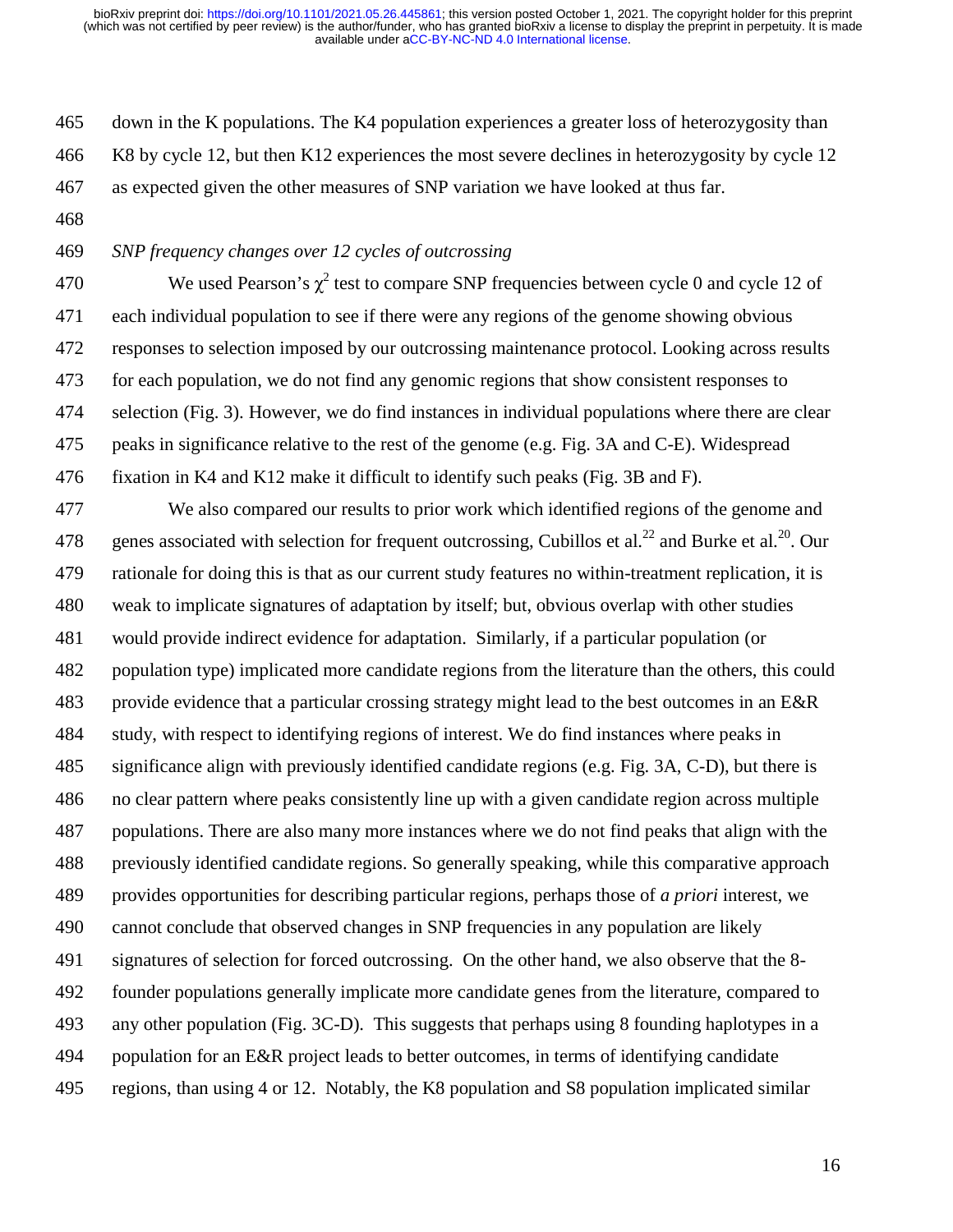496 numbers of peaks, so it is not clear that one crossing strategy is better than the other in this 497 respect.

498

### 499 *Haplotype Representation*

500 Using sequence data from all experimental populations and our founder strains, we 501 estimated haplotype frequencies across the genome to assess how crossing strategy and number 502 of founders impact haplotype representation initially, as well as after 6 or 12 cycles of 503 outcrossing. Notably, estimates for K12 are made using far fewer SNPs due to the extreme 504 levels of fixation seen in this population and are almost certainly less reliable than those from 505 other populations. We first assessed the haplotype frequencies observed after 12 cycles of 506 outcrossing, as this provides a birds-eye view of the amount of haplotype diversity present at the 507 end of the experiment (Supplementary Figs. S5-S10). While haplotype frequencies fluctuate 508 across the genome in all populations, mean genome-wide haplotype frequency estimates point to 509 clearer patterns. In the 4- and 12-founder populations, we find that the S-type populations have 510 haplotype frequencies that are more evenly-distributed compared to the K-type populations 511 (Table 4). This is also reflected in levels of haplotype diversity for these populations, where we 512 find that the S-type populations typically have greater levels of diversity across the genome 513 compared to the K-type populations (Fig. 4). Mean haplotype diversity is typically greater in the 514 S-type populations, closer to maximum expected values, and has smaller variance across the 515 genome (Supplementary Table S2). These differences can largely be attributed to the almost 516 complete loss of particular haplotypes in the K-type populations versus their S-type counterparts. 517 For instance, in 4S we observe nearly equal representation of the founding haplotypes (Table 4; 518 Supplementary Fig. S5), but in K4 we observe that two of the founding haplotypes dominate and 519 the other two are almost entirely lost (Table 4; Supplementary Fig. S6). The S8 and K8 520 populations appear more similar in measures of haplotype diversity (Fig. 4; Supplementary 521 Table S2, but as with K4, we once again that two haplotypes, DBVPG6044 and YPS128, are 522 almost entirely lost (Supplementary Fig. S8; Table 4) in a way not seen in S8 (Supplementary 523 Fig. S7; Table 4). The S12 (Supplementary Fig. S9) and K12 (Supplementary Fig. S10) results 524 show similar patterns, but interpretation is complicated by the fact K12 haplotype estimates were 525 generated using a very limited number of SNPs. However, across our study as a whole, 526 haplotype representation does appear to benefit from an S-type crossing strategy. Using fewer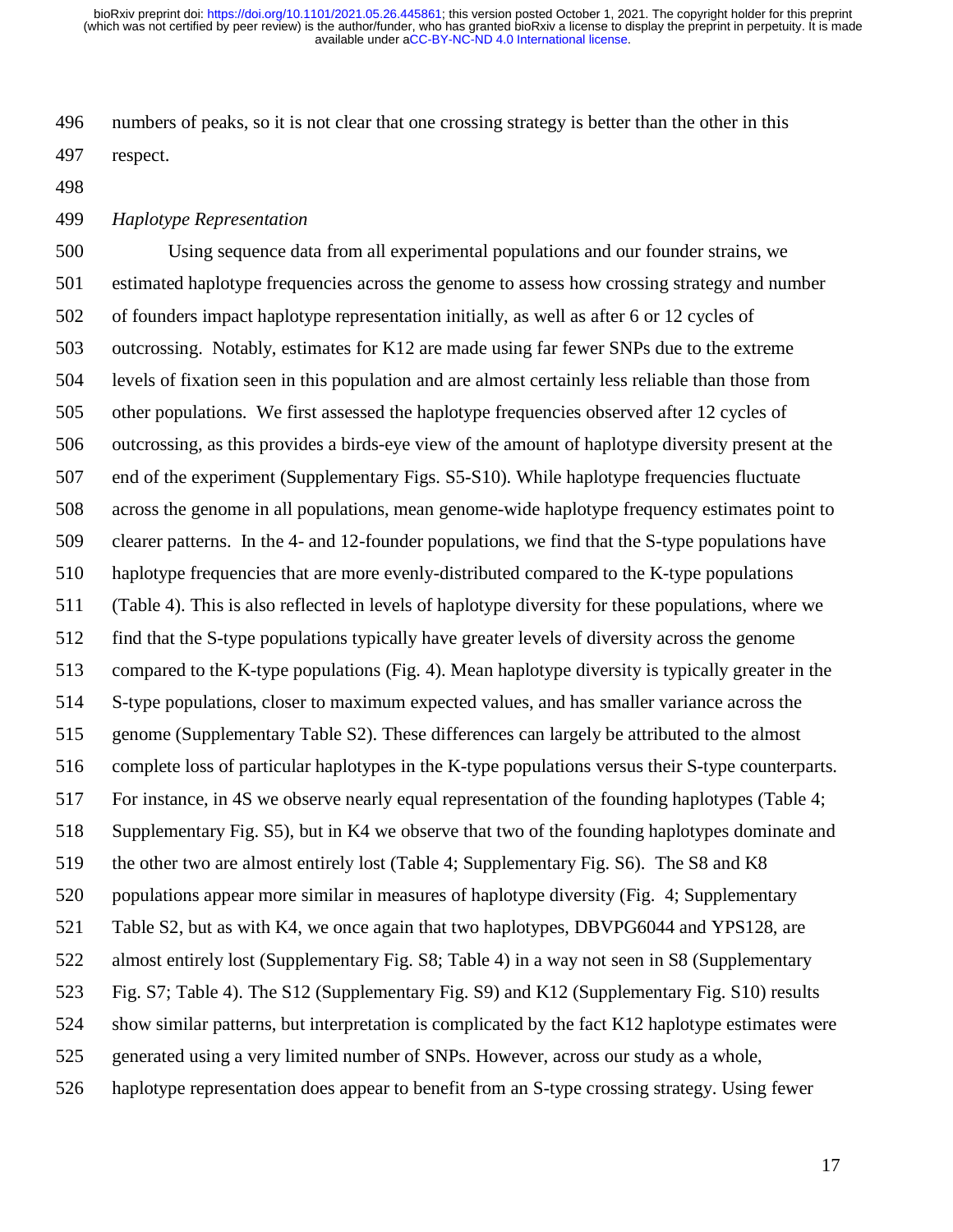527 founders as well as an S-type crossing strategy yields distributions that most closely match what 528 we would expect under equal blending.

529 While patterns of haplotype representation in the "cycle 12" populations speak to how 530 well haplotype diversity is maintained over time, evaluating haplotype representation at earlier 531 parts of the experiment also reveals insight into how the K- versus S- strategies impact haplotype 532 diversity. The near-complete absence of the YPS128 and DBVPG6044 haplotypes in K4 after 533 12 outcrossing cycles begs the question of exactly when these haplotypes were lost. In fact, 534 these two haplotypes were not observed at high frequencies even immediately after the 535 population's founding, which suggests that these two strains simply failed to mate with the other 536 strains in the pool (Supplementary Figure S11). The general pattern of haplotype frequencies in 537 this population over time suggests that these two haplotypes gradually diverge from starting 538 frequencies near ~0.5 at cycle 0 (Supplementary Figure S11), such that at cycle 6 frequencies are 539 more variable (Supplementary Figure S12) and by cycle 12 the frequencies are all nearly fixed at 540 any given position along the genome. This is in stark contrast to what we see in S4 where all 541 founders are well-represented at each timepoint (Supplementary Figure S7, S13-14). However, 542 patterns become more complicated in populations created using more founders. For instance, the 543 haplotype frequencies in the initial K8 population (Supplementary Figure S15) suggest that 544 YPS128 was lost immediately, as we also do not observe it after 6 cycles (Supplementary Figure 545 S16) or 12 cycles (Supplementary Figure S8) of outcrossing. But Y12, which is also appears lost 546 in the initial population, increases after 6 and 12 cycles to become one of the most prevalent 547 haplotypes in the population. We also see the opposite pattern for DBVPG6044. The observation 548 that a single founder is lost for good in one K-type population but recovers in another is difficult 549 to explain, but it is consistent with the idea that the K-type strategy is generally more 550 unpredictable, and perhaps more prone to haplotype loss than the S-type strategy.

551 Next, we evaluated whether any of our observed patterns of haplotype representation 552 could be easily explained by selection. To do this we compared our findings to the results of 553 Burke et al.<sup>20</sup>. In this study, twelve replicate populations were created using the same four 554 founding strains as the S4 and K4 populations, and were subjected to a similar outcrossing 555 regime for 18 cycles (Note: the synthetic population the replicates were derived from was created 556 using a S-type strategy and underwent 12 cycles of recombination before replicates were 557 generated). Based on their analysis of genomic data taken from each population across three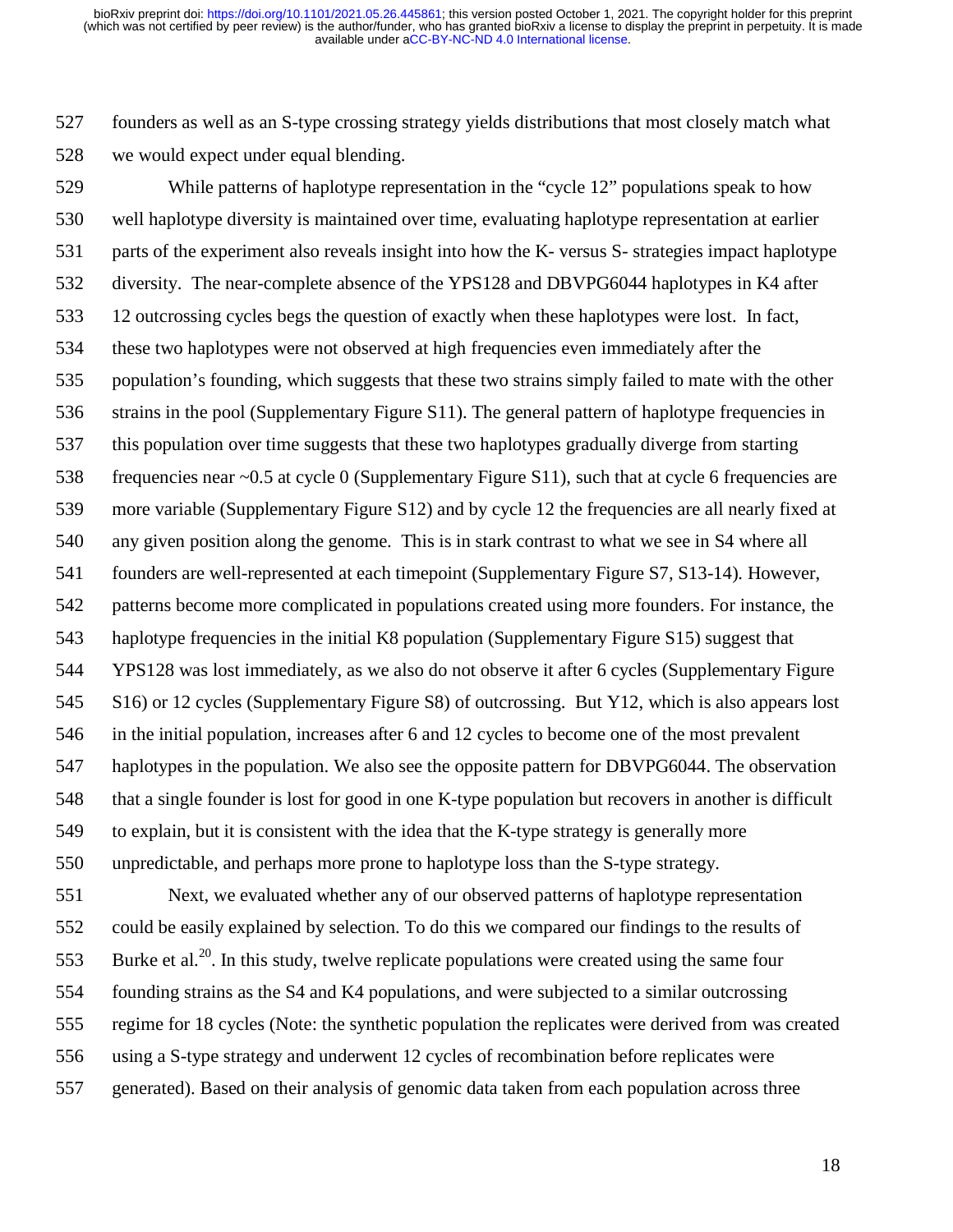558 timepoints, Burke et al. (2014) identified five major candidate regions associated with adaptation 559 to forced outcrossing. Four of these regions (regions A, B, C, and E in the paper) were also found 560 to be clearly defined by a given haplotype at the end of the experiment (See Supplementary 561 Figure S4 in Burke et al.<sup>20</sup>). As the founders used to create the synthetic populations of Burke et 562 al. (2014) are present in all of the populations featured in this study, we can reasonably interpret 563 changes in haplotype frequency in these four candidate regions in our populations as evidence of 564 selection. In other words, as our populations here are unreplicated, and we cannot use strong-565 inference approaches with them directly, we sought parallels between haplotype frequency 566 differences observed here and those described as adaptive in a very similar experiment.

567 As shown in Table 5, we find some evidence that the haplotypes driving adaptation in the 568 Burke et al.<sup>20</sup> study also show substantial increases in frequency in our populations. In candidate 569 regions A (C9: 950,000-975,000) and E (C13:445,000-460,000), we find clear evidence of the 570 Y12 haplotype frequency increasing across all of our populations as it did in the Burke et al. 571 (2014) study. Given how dramatic some of these changes are from cycle 0 to cycle 12, we think

572 it reasonable to speculate that these haplotypes might also be driving adaptation here. However,

573 this pattern in not corroborated for candidate regions B (C9: 65,000-80,000) and C

 $574$  (C11:615,000-620,000). Here the haplotypes driving adaptation in the Burke et al.<sup>20</sup> study

575 actually decrease in frequency in most instances.

576

# 577 *Phenotypic characterization of experimental populations*

578 Sporulation efficiencies were estimated in all recombinant populations initially, and after 579 12 cycles of outcrossing (Supplementary Table S3). We find that population K12 at the end of 580 the experiment (after 12 outcrossing cycles) has the lowest sporulation efficiency at  $\sim$ 10%, while 581 all other populations, including the initial K12 population, had sporulation efficiencies exceeding 582 30%. Excluding K12 cycle 12, estimates range from 30% to 55% with a mean of 38%. Looking 583 across these estimates, we find no clear relationships of sporulation efficiency to either: i) 584 number founders used; ii) K- versus S-type build strategy; or iii) cycle 0 versus cycle 12. But, 585 variation among assays of biological replicates of the same population was high enough (see 586 standard deviations provided in Supplementary Table S3), our ability to make definitive 587 comparisons between these estimates is limited. As such, we can only say that sporulation 588 efficiency in K12 cycle 12 is greatly reduced when compared to the other recombinant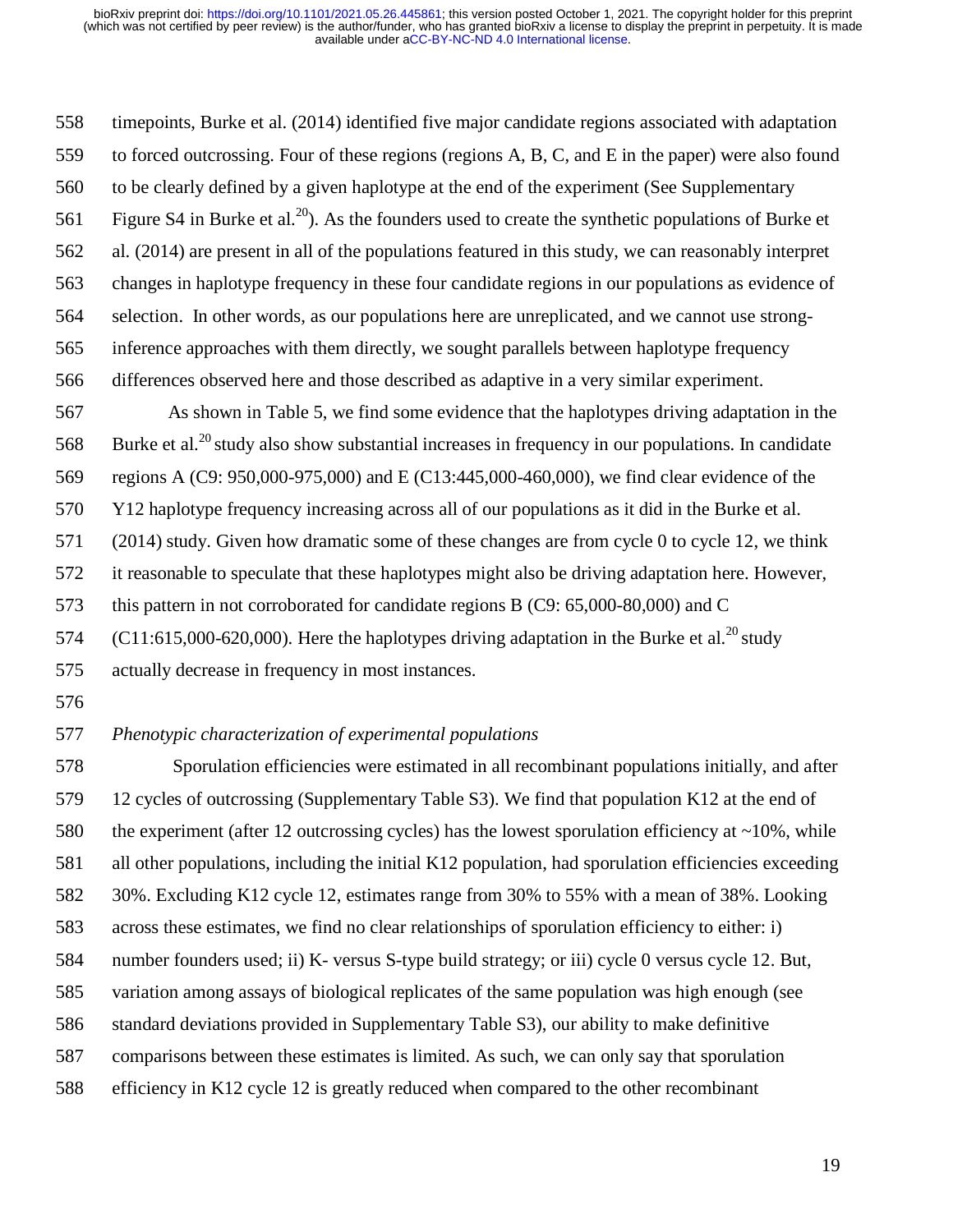589 populations. We also assessed growth rates in rich media for all 12 founder strains, and the 590 recombinant populations initially and after 12 cycles of outcrossing. We observe variation in the 591 founder strains with doubling times ranging from  $\sim$ 1 hour to  $\sim$ 1.3 hours, but we see no obvious 592 relationships between founders used to create a specific recombinant population and its initial 593 growth rate (Supplementary Table S4). For instance, two of our slowest growing founder strains, 594 YJM975 and 273614N, are only used when creating K12 and S12. However, the 12-founder 595 populations do not grow more slowly than the 4- or 8- founder populations. We do see evidence 596 of a trend where the recombinant populations grow more slowly at cycle 12 than they did 597 initially, but changes are not particularly large (ranging from -0.01 to -0.22 hours with a mean of 598 -0.10).

599

#### 600 **Discussion**

#### 601 *Careful crossing of founder strains increases SNP-level variation*

602 Here we primarily sought to assess how crossing strategy - pairwise crossing of founder 603 strains versus mixing populations in equal proportion - impacted levels of SNP and haplotype 604 variation. We considered both the total number of polymorphic sites and levels of heterozygosity 605 at those sites in synthetic populations created using these two approaches. We consistently found 606 that populations generated by imposing a round of careful crossing have more polymorphic sites 607 (Table 2), and less variation is lost at those sites over time, compared to populations created by 608 simply mixing founders in equal proportion (Fig. 2 and Table 3). We also found that increasing 609 the number of founder strains used to create a given synthetic population also generally resulted 610 in higher levels of SNP variation. However, the total percentage of potential polymorphic sites 611 lost was typically higher when more populations were used (Table 2). And combining the K-type 612 crossing strategy with a large number of founders resulted in dramatic skews in the site 613 frequency spectrum and losses in SNP variation (Fig. 1). Lastly, we find no evidence that 614 specific sets of variants are favored in one crossing strategy versus another when the same 615 founders are used (Supplementary Fig S3). Instead, we suggest that differences in outcomes 616 between crossing strategies are most likely due to strain-specific differences in mating 617 efficiencies and reproductive output (i.e. when populations are simply mixed together, the most 618 compatible strains dominate).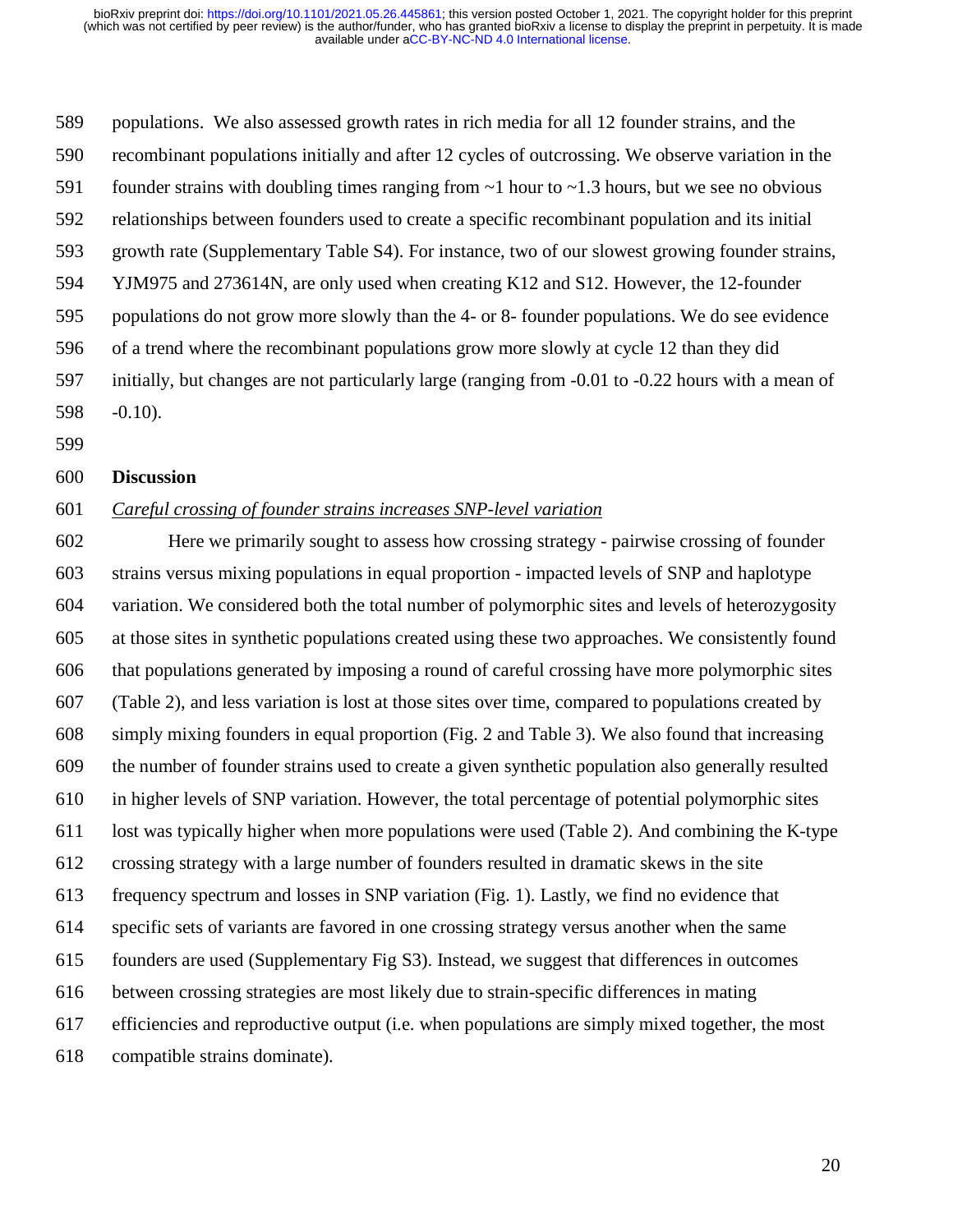619 Overall, these findings have led us to two general recommendations. First, if one 620 endeavors to produce populations with the highest possible levels of total SNP variation, many 621 founders and a crossing strategy that involves at least one round of pairwise crossing should be 622 considered. However, if one's goal is to preserve as much of the variation in founding genotypes 623 as possible, a crossing strategy with fewer founders might be more desirable.

624

#### 625 *Careful crossing of founder strains results in more balanced haplotype representation*

626 Haplotype frequency estimates for our synthetic populations suggest that a strategy 627 involving pairwise crosses results in better representation and maintenance of founder genotypes 628 (Fig. 4, Supplementary Figs. S5-S18, and Table 4). It is clear than when haploid strains are 629 simply pooled, there is potential for subsets of the founder strains to dominate and skew 630 haplotype representation in the resulting populations. As such, we recommend a careful (i.e. 631 pairwise) crossing strategy when seeking to maximize founder haplotype representation. In 632 addition, using fewer founder haplotypes also generally results in more even representation 633 among them, though we would not necessarily recommend against using more founders unless it 634 is crucial to achieve an even haplotype representation. In fact, we would argue that there are 635 empirical benefits to a more varied distribution of haplotype frequencies segregating within a 636 synthetic population. Specifically, in an E&R context, such a population creates opportunities to 637 observe selection on both rare and common haplotypes, and the relative contributions each to the 638 evolution of quantitative traits remains an unresolved question (e.g. Bloom et al.<sup>41</sup>).

639 What might be driving the extreme pattern of haplotype loss we observe in the K-type 640 populations compared to their S-type counterparts? Here we outline two possibilities, using the 641 K4 and S4 populations to illustrate. In the former, we find that the YPS128 and DBVPG6044 642 haplotypes are almost entirely missing while in the latter all founder haplotypes are evenly 643 represented. We think that the most obvious mechanism underlying this pattern is the 644 reproductive capacity of the founding strains; in other words, if particular strains inefficiently 645 sporulate and/or mate, or are not compatible with other strains, haplotype loss should result. The 646 two missing haplotypes in K4 appear to have been lost immediately after the population's 647 creation (Supplementary Figure S11), which would support the idea that these two genotypes are 648 simply disadvantageous under environmental circumstances which require cells to sexually 649 reproduce to survive. A second, non-mutually exclusive possibility that could drive the haplotype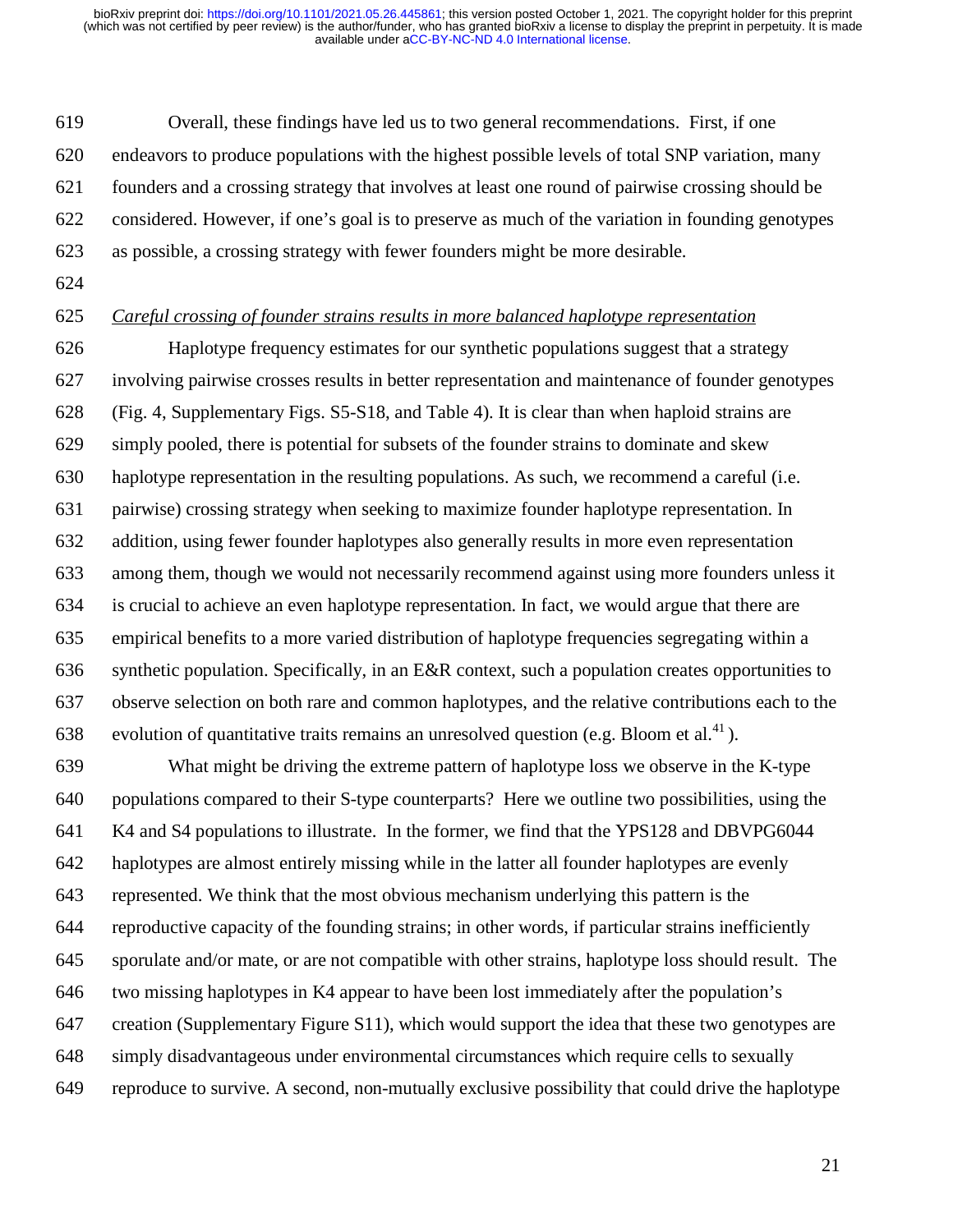650 loss we observed is the emergence of an asexual diploid lineage that can evade our forced 651 outcrossing protocols and become the majority genotype through clonal interference. Others 652 working with recombinant *S. cerevisiae* have reported evidence of such "cheater" lineages 653 (Linder et al.<sup>42</sup>; note: their crossing protocol, described in Linder et al.<sup>23</sup>, represents a middle 654 ground between our K and S strategy). Since we observe intermediate levels of haplotype 655 representation in the K4 population mid-way through the experiment (Supplementary Figure 656 S12), this suggests that if a diploid cheater lineage emerged, this happened over a long 657 evolutionary timescale; in other words, this cannot explain the early haplotype losses we 658 observed in the population, but it might explain long-term loss of haplotype diversity. At the 659 same time, one would expect a expect a cheater genotype to take over very rapidly in the 660 population, which we did not observe. In summary, we think our experiments provide 661 compelling evidence that differences in sexual reproduction between strains will lead to 662 haplotype loss in the K-type populations, and that this loss can be prevented by using an S-type 663 strategy. While the evolution of cheating could reasonably occur in any of our populations, and 664 also result in haplotype loss, we report no strong evidence that this is more likely to happen in K-665 type versus S-type populations.

666

# 667 *Evidence for adaptation to outcrossing*

668 While we interpret the differences between the different crossing strategies (i.e. between 669 all S-type and K-type populations) as being primarily driven by initial differences in sporulating 670 and mating efficiencies between strains and subsequent genetic drift, selection may also play a 671 role. For instance, we do find evidence that two specific regions of the genome exhibit similar 672 dynamics in haplotype frequencies, compared to similar prior work; Burke et al.<sup>20</sup> previously 673 implicated these regions as potentially driving adaptation for frequent outcrossing. We also 674 compared our results to those of Linder et al.<sup>23</sup> which features synthetic populations constructed 675 using the same founder strains present in this study. However, here we did not find it was the 676 case that haplotypes most common in their populations on average are also the most common in 677 our populations. For instance, Y12 is a common haplotype across all of our populations (Table 4) 678 with mean genome-wide frequencies ranging from  $0.2$  to  $\sim 0.5$ , but it does not exceed a frequency 679 of 0.06 in either of their synthetic populations (*cf.* Table 3 of Linder et al.<sup>20</sup>). Similarly, YPS128 680 which has a mean frequency of 0.41 in one of the their populations appears at frequencies below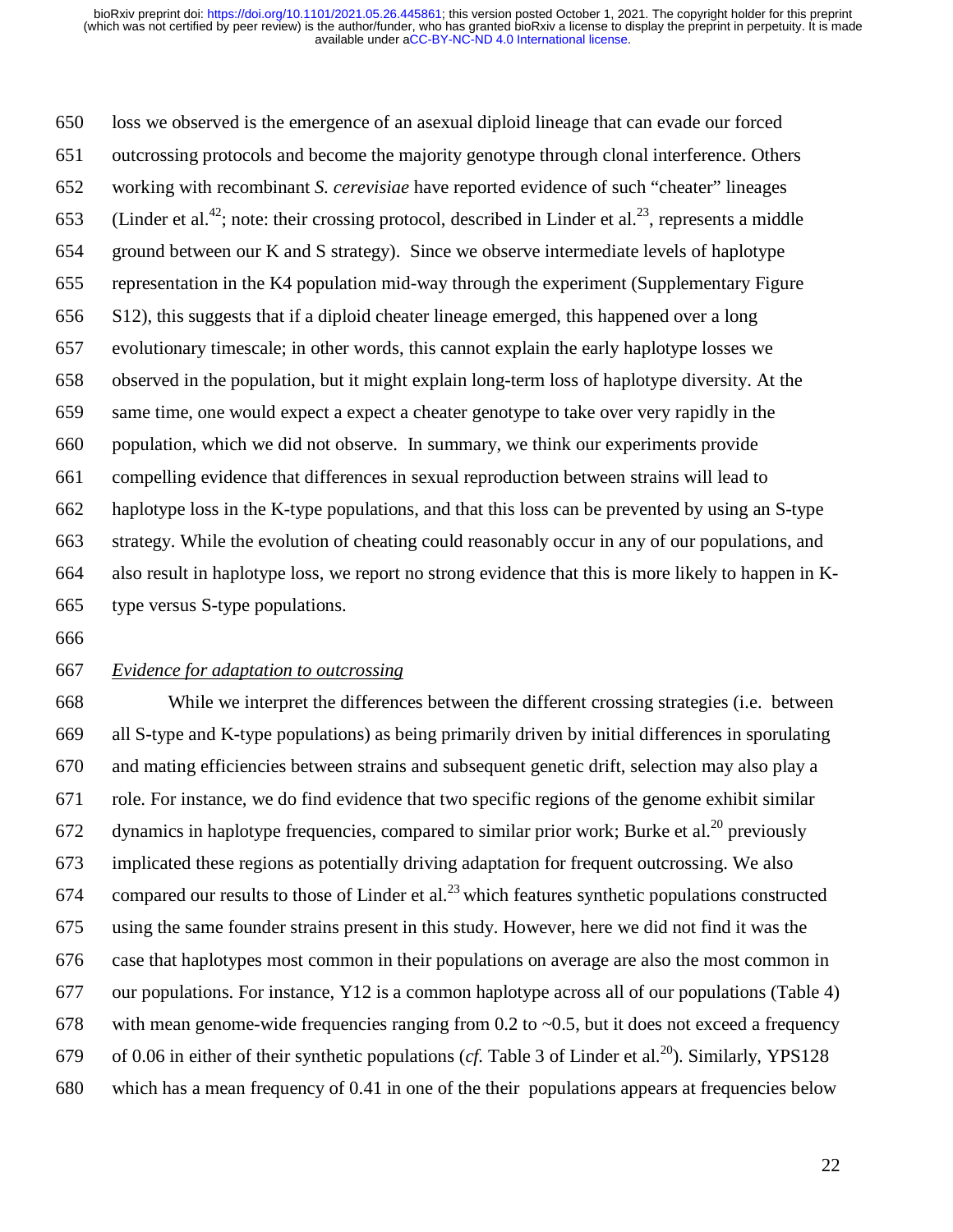681 0.11 in all of our populations except S4. That being said, it is worth noting that while there is 682 overlap in the strains used between these studies, maintenance protocols are different, and their 683 populations include several strains absent in our study. So, we can only say that no common 684 founders appear to universally favored when selection for frequent outcrossing is imposed.

685 Our analysis comparing initial SNP frequencies to those observed after 12 rounds of 686 outcrossing in each population also yields possible evidence for adaptation, though our 687 interpretation here is cautious. We do observe regions that produce peaks in significance in some 688 populations that overlap regions described by other studies to underlie traits related to 689 outcrossing (e.g. Fig. 3D; peak in C16 in K8). However, peaks are rarely recapitulated across 690 two or more populations (Fig. 3) and in some populations we observe no clearly defined peaks at 691 all (e.g. Fig. 3B; population K4). As such, our results are at best suggestive. But, we find it 692 notable that a crossing strategy using 8 founding haplotypes leads to the most overlap with other 693 candidate regions identified in the literature. While this experiment has limited ability to 694 associate particular genomic regions and phenotypes related to outcrossing, this observation 695 leads us to speculate that using an intermediate number of founding haplotypes (e.g. 8) may lead 696 to an increased ability to localize candidate regions in an E&R experiment.

697 Given that any adaptation we did observe can only be ascribed to the outcrossing process 698 and associated handling protocols, we conclude that there is likely a great deal of value in 699 allowing newly-established synthetic populations to experience several cycles of outcrossing – 700 this can also be thought of as laboratory domestication – before any sort of new selective 701 pressure is imposed. To be explicit, if some other selection pressure was intentionally imposed 702 on our populations immediately following cycle 0, it would be very difficult to dissect the 703 specific genetic changes that might occur due to that pressure, other laboratory handling steps, or 704 general selection for reproduction via outcrossing.

705

# 706 *Crossing strategy and number of founder strains does not obviously impact sporulation or*  707 *growth rate*

708 We assayed sporulation efficiencies and growth rates in recombinant populations as these 709 are both important fitness related characters that may be impacted by crossing strategy, or that 710 might respond to the selection imposed by many cycles of forced outcrossing. Looking at 711 sporulation efficiencies (Supplementary Table S3), we do not find any obvious associations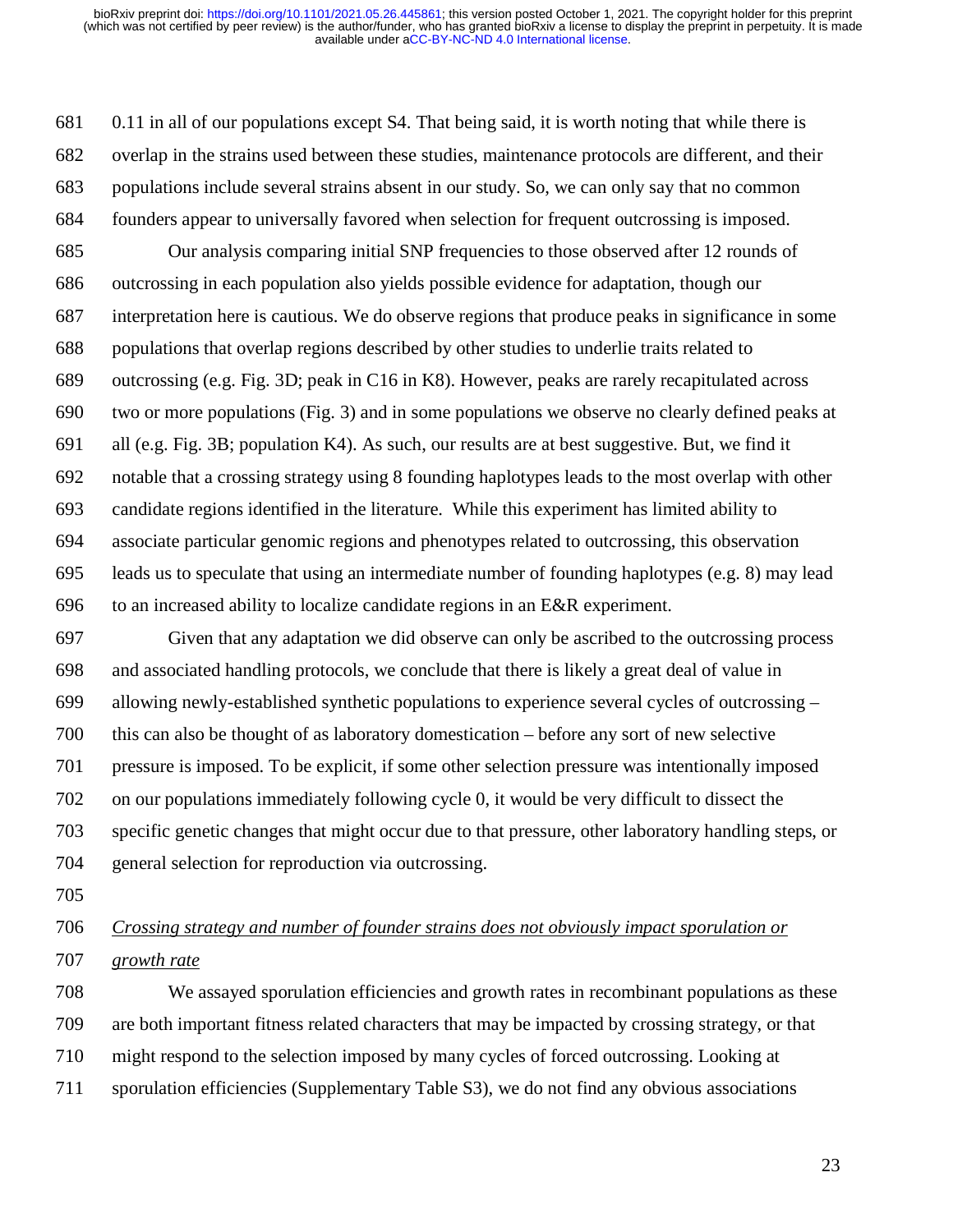712 between these estimates and a particular crossing strategy. We also find no clear evidence that 713 sporulation efficiency increases over the course of the experiment, which is somewhat surprising 714 given the forced outcrossing that defines our maintenance protocol. The only major finding that 715 emerges is that sporulation efficiency is much lower in K12 cycle 12 than what we observe in 716 any other population, including the initial K12 population. We speculate that this is perhaps 717 related to the wholesale loss of genetic variation in K12, or this may indicate that asexual diploid 718 lineages representing only a fraction of total variation among founders have risen to prominence. 719 However, our ability to make any definitive statements about how crossing strategy or number of 720 founders shapes sporulation efficiency as a life-history trait is limited.

721 Comparing growth rates of founder strains to recombinant populations (Supplementary 722 Table S4) similarly does not reveal clear evidence linking growth rates in founder strains to 723 either K or S-type populations (i.e. recombinant populations have similar doubling times 724 regardless of which strains were used or how they were combined). It is also not the case that our 725 fastest growing founders are better represented when looking haplotype estimates or vice versa. 726 There is a consistent trend of slower growth rates in cycle 12 versus cycle 0 for the recombinant 727 populations. Differences are small, but this is still perhaps suggestive of some sort of trade-off 728 between growth and other fitness characters as populations adapt to our maintenance protocols. 729 In other words, it is conceivable that the demands for high levels of outcrossing might result in 730 populations that invest more in sexual reproduction, and less in budding. However, we find no 731 consistent patterns when comparing difference between S and K strategies or number of 732 founders. As such, we find no evidence that these factors are shaping growth rates in the 733 recombinant populations.

734

#### 735 *Conclusions*

736 The results of simulated E&R studies in which populations are sexually reproducing and 737 adaptation is driven by standing genetic variation have led to general experimental design 738 recommendations that maximize genetic variation in the ancestral population, specifically by increasing the number of starting haplotypes<sup> $7-8$ </sup>. Here, we provide empirical results that also these 740 recommendations. Across the metrics we examined, we consistently find that a crossing strategy 741 involving careful pairwise crosses leads to populations with more standing genetic variation than 742 those produced by simply mixing founder genotypes in equal proportion. As such, using this sort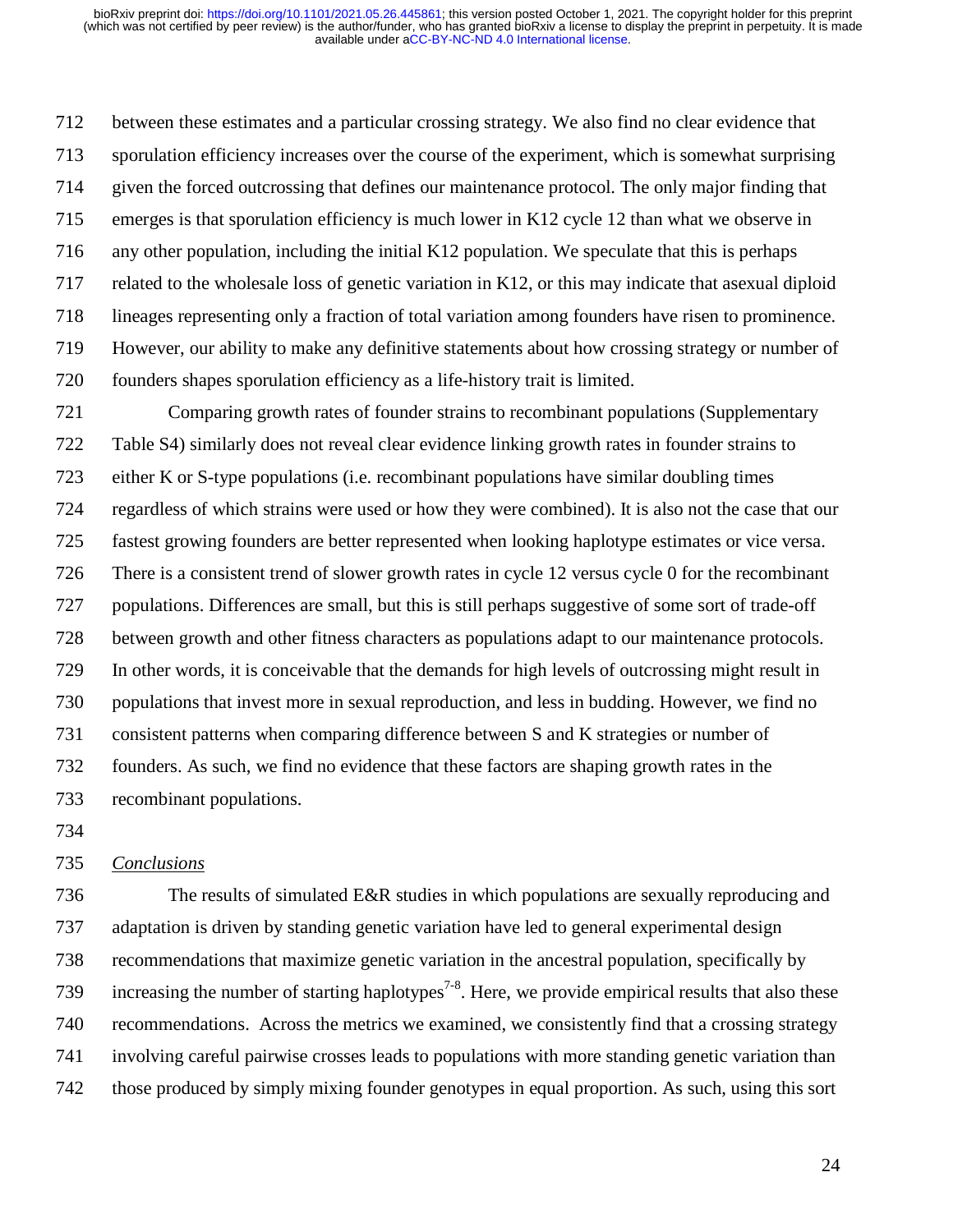743 of strategy would be our primary recommendation for researchers aiming to establish 744 recombinant populations from clonal strains or isogenic lines for use in E&R studies. Using 745 more founders also results in greater total levels of genetic variation but comes at the cost of 746 maximizing representation of all possible alleles from a given set of founders. So, the number of 747 founders to used should be chosen based upon the specific goals of an E&R study, and the 748 questions it hopes to test. Finally, our results should be placed in the context of yeast biology. 749 Meaning, given the high degree of genetic differentiation between our yeast strains and the 750 variation among them for mating and sporulation efficiencies, the patterns we observe are likely 751 more extreme than what might be expected when creating a *Drosophila* synthetic population 752 using either the K-type or S-type approach. However, it is certainly conceivable that mating 753 preferences and genetic incompatibilities among isogenic *Drosophila* lines could impact levels 754 of genetic variation and haplotype representation when they are crossed. Our findings therefore 755 perhaps warrant consideration even when creating synthetic populations in non-yeast systems. 756

# 757 **Data Availability**

758 The raw sequence files generated over the course of this project are available through NCBI

759 SRA (BioProject ID: PRJNA732717). Core data files (tables with SNP and haplotype

760 frequencies, results of statistical analysis, etc.) are available through Dryad

761 (doi:10.5061/dryad.g79cnp5qg). Script used to process raw data and perform SNP calling are

762 available through Github (https://github.com/mollyburke/Burke-Lab-SNP-calling-pipeline), as

763 are the core scripts necessary to reproduce our results (https://github.com/mphillips67/Build-

764 Paper).

765

## 766 **Acknowledgements**

767 We thank undergraduate researcher Julia Reinsch for her help with sporulation assays, and Dr.

768 Anthony D. Long for his feedback on the haplotype estimation analysis. We also thank Oregon

769 State University's Center for Genome Research and Biocomputing for use of their computational

- 770 and sequencing resources. This work was supported by startup funds provided to M.K.B. by
- 771 College of Science at Oregon State University, and M.A.P. was supported by a National Science

772 Foundation Postdoctoral Fellowship (NSF 1906246).

773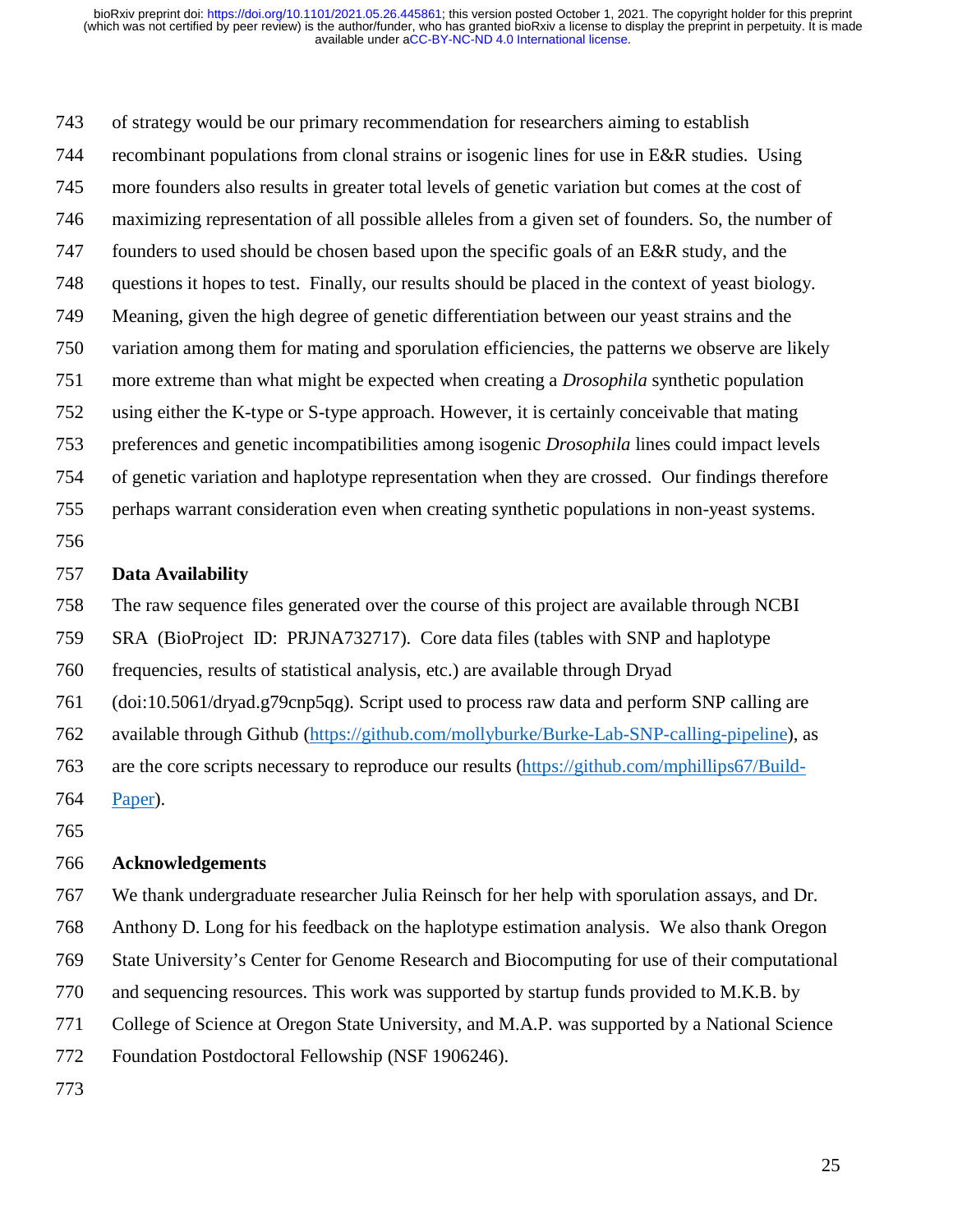# 774 **Author Contributions**

- 775 M.K.B. and I.C.K. conceived of the project. I.C.K. performed the lab work necessary to generate
- 776 the genomic data sets featured in this study, and K.M.M. and S.K.T. generated all phenotypic
- 777 data and results. M.A.P. and M.K.B. formulated the analytic strategy for the genomic data, and
- 778 M.A.P. performed all major genomic analyses. M.A.P. and M.K.B. wrote the manuscript.
- 779

# 780 **References**

- 781 1. Manolio, T.A. *et al.* Finding the missing heritability of complex diseases. *Nature* **461**, 782 747-753 (2009).
- 783 2. Boyle, E.A., Li, Y.I. & Pritchard, J.K. An expanded view of complex traits: from polygenic 784 to omnigenic. *Cell* **169**:1177-1186 (2017).
- 785 3. Schlötterer, C., Tolber, R., Kofler, R., & Nolte, V. Sequencing pools of inidviduals mining 786 genome-wide polymorphism data without big funding. *Nat. Rev. Genet.* **15**, 749-763 (2014).
- 787 4. Long A.D, Liti, G., Luptak, A. & Tenaillon O. Elucidating the molecular architecture of 788 adaptation via evolve and resequence experiments. *Nat. Rev. Genet.,* **16**, 567-582 (2015).
- 789 5. Bailey, S.F. & Bataillon, T. Can the experimental evolution programme help us elucidate the 790 genetic basis of adaptation in nature? *Mol. Ecol.* **25**, 203-216 (2016).
- 791 6. Burke, M.K. How does adaptation sweep through the genome? Insights from long-term 792 selection experiments. *Proc. Roy. Soc. B.,* **279**, 5029-5038 (2012).
- 793 7. Baldwin-Brown, J.G., Long, A.D. & Thornton, K.R. The power to detect quantitative trait 794 loci using resequenced, experimentally evolved populations of diploid, sexual organisms. 795 *Mol. Biol. Evol.* **31**, 1040-1055 (2014).
- 796 8. Kofler, R. & Schlötterer, C. A guide for the design of evolve and resquencing studies. *Mol.*  797 *Biol. Evol.* **31**,473-482 (2014).
- 798 9. Vlachos, C. & Kofler, R. Optimizing the power to identify the genetic basis of complex traits 799 with evolve and resequence studies. *Mol. Biol. Evol.* **35**, 2890-2905 (2019).
- 800 10. Burke, M.K. *et al.* Genome-wide analysis of a long-term evolution experiment 801 with *Drosophila*. *Nature* **467**, 587-590 (2010).
- 802 11. Turner, T.L., Stewart, A., Fields, A.T., Rice, W.R. & Tarone, A.M. Population-based 803 resequencing of experimentally evolved populations reveals the genetic basis of body size 804 variation in *Drosophila melanogaster*. *PLoS Genet.,* **7**, e10001336 (2011).
- 805 12. Orozco-ter Wengel, P. *et al.* Adaptation of *Drosophila* to a novel laboratory environment 806 reveals temporally heterogeneous trajectories of selected traits. *Mol. Ecol.* **21**, 4931–4941 807 (2012).
- 808 13. Tobler, R. *et al.* Massive habitat-specific genomic response in D. *melanogaster* populations 809 during experimental evolution in hot and cold environments. *Mol. Biol. Evol.* **31**, 364-375 810 (2014).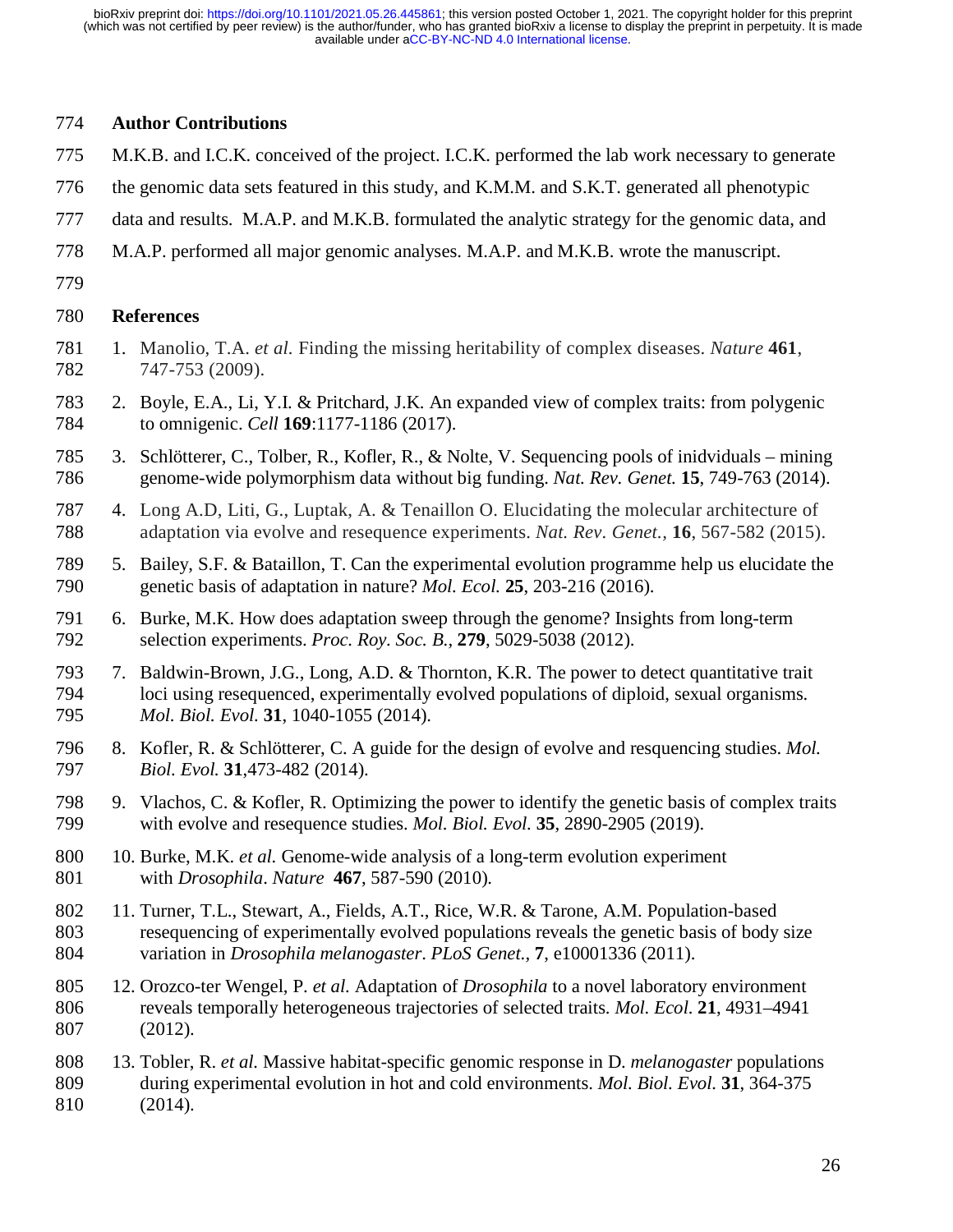- 811 14. Huang, Y., Wright, S.I. & Agrawal, A.F. Genome-wide patterns of genetic variation within 812 and among alternative selective regimes. *PLoS Genet.* **10**, e1004527 (2014).
- 813 15. Jha, A.R. *et al.* Whole-genome resequencing of experimental populations reveals polygenic 814 basis of egg-size variation in *Drosophila melanogaster*. *Mol. Biol. Evol.* **32**, 2616-2632 815 (2015**).**
- 816 16. Franssen, S.U., Nolte, V., Tobler, R. & Schlötterer C. Patterns of linkage disequilibrium and 817 long range hitchhiking in evolving experimental *Drosophila* melanogaster populations. *Mol.*  818 *Biol. Evol.* **32**, 495-509 (2015).
- 819 17. Graves, J.L. *et al.* Genomics of parallel experimental evolution in Drosophila. *Mol. Biol.*  820 *Evol.* **34**, 831–842 (2017).
- 821 18. Phillips, M.A. *et al.* Effects of evolutionary history on genome wide and phenotypic 822 convergence in Drosophila populations. *BMC Genomics* **19**, 743 (2018).
- 823 19. Barghi, N. *et al.* Genetic redundancy fuels polygenic adaptation in *Drosophila*. *PLOS Biol.* 824 **17**, e3000128 (2019).
- 825 20. Burke, M.K., Liti, G. & Long, A.D. Long standing genetic variation drives repeatable 826 experimental evolution in outcrossing populations of *Saccharomyces cerevisiae*. *Mol. Biol.*  827 *Evol.* **32**, 3228-3239 (2014).
- 828 21. Phillips, M.A., Kutch, I.C., Long, A.D. & Burke, M.K. time sampling in an eolve-and-829 resequence experiment with outcrossing *Saccharomyces cerevisiae* reveals multiple paths of 830 adaptive change. *Mol. Ecol.*, **29**, 4898-4912 (2020).
- 831 22. Cubillos, F.A *et al.* High-resolution mapping of complex traits with a four-parent advanced 832 intercross yeast population. *Genetics* **195**, 1141-1155 (2013).
- 833 23. Linder, R.A., Majumbder, A., Chakraborty, M. & Long, A.D. Two synthetic 18- 834 wayoutcrossed populations of diploid budding yeast with utility for complex trait dissection. 835 *Genetics* **215**, 323-342 (2020).
- 836 24. King, E.G. *et al.* (2012). Genetic dissection of a model complex trait using the Drosophila 837 synthetic population resource. *Genome Res.*, **22**, 1558-1566.
- 838 25. Teotónio, H., Carvalho, S., Manoel, D., Roque, M. & Chelo, I.M. Evolution of outcrossing in 839 experimental populations of *Caenorhabditis elegans*. *PLoS One*, **7**, e35811 (2012)
- 840 26. Michalak, P., Kang, L., Schou, M.F., Garner, H. & Loeschke, V. Genomic signatures of 841 experimental adaptive radiation in Drosophila. *Mol. Ecol.* **28**, 600– 614 (2018).
- 842 27. Barghi. N. & Schlötterer, C. Shifting the paradigm in evolve and resequence studies, from 843 analysis of single nucleotide polymorphism to selected haplotype blocks. *Mol. Ecol.* **28**, 521- 844 524 (2019).
- 845 28. Nouhaud, P., Tobler, R. Nolte, V. & Schlötterer, C. Ancestral population reconstitution from 846 isofemale lines as a tool for experimental evolution. *Eco. Evol.* **6**, 7169-7175 (2016).
- 847 29. Harbison, S.T., Negron Serrano, Y.L., Hansen, N.F. & Lobell, A.S. Selection for long and 848 short sleep duration in *Drosophila melanogaster* reveals the complex genetic network 849 underlying natural variation in sleep. *PLoS Genet.* 13, e1007098 (2017).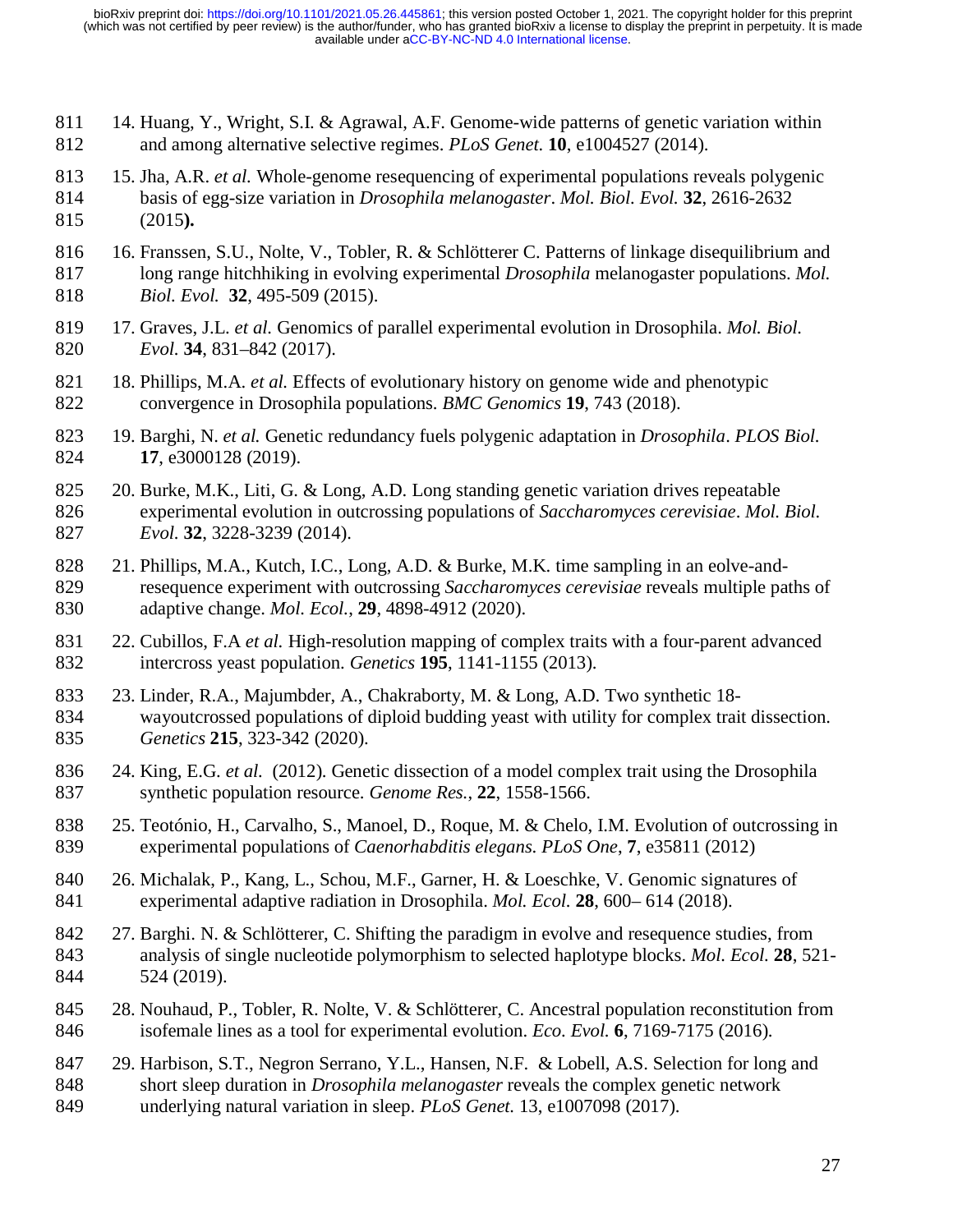- 850 30. Cubillos, F.A., Louis, E.J. & Liti, G. Generation of a large set of genetically tractable haploid 851 and diploid *Saccharomyces* strains. *FEMS Yeast Res.* **9**, 1217-1225 (2009).
- 852 31. Burke, M.K., McHugh, K.M. & Kutch, I.C. Heat shock improves random spore isolation in 853 diverse strains of *Saccharomyces cerevisiae. Front. Genet.* **11**: 597482 (2020).
- 854 32. Baym, M. *et al.* Inexpensive multiplexed library preparation for megabase-sizes genomes. 855 *PLoS One* **10,** e0131262 (2015).
- 856 33. Mkenna *et al.* The genome analysis toolkit: a mapreduce framework for analyzing next-857 generation DNA sequencing data. *Genome Res.* **20**,1297-1303 (2010)
- 858 34. Poplin *et al.* A universal SNP and small-indel variant caller using deep neural networks. *Nat.*  859 *Biotechnol.* **36**, 983-987 (2018).
- 860 35. Bergström, A. *et al.* A high-definition view of functional genetic variation from natural yeast 861 genomes. *Mol. Biol. Evol.* **31**, 872-888 (2014).
- 862 36. Conway, J.R., Lex, A. & Gehlenborg, N. UpSetR: an R package for the visualization of 863 intersecting sets and their properties. *Bioinformatics*, **33**,2938-2940 (2017).
- 864 37. Beissinger, T.M., Rosa, G.J.M, Kaeppler, S.M., Gianola, D. & de Leon, N. Defining 865 window-boundaries for genomic analyses using smoothing spline techniques. *Genet Sel.*  866 *Evol.* **47**, 30 (2015).
- 867 38. Taus, T., Futschik, A. & Schlötterer, C. Quantifying selection with pool-seq time series data. 868 *Mol. Biol. Evol.,* **34**, 3023-3034 (2017).
- 869 39. Nei, M. & Tajima, F. DNA polymorphism detectable by restriction endonucleases. *Genetics* 870 **97**, 145-163 (1981).
- 871 40. Sprouffske, K. & Wagner, A. Growthcurver: an R package for obtaining interpretable 872 meterics from microbial growth curves. *BMC Bioinform.* **17**, 172 (2016).
- 873 41. Bloom, J.S. *et al.* Rare variants contribute disproportionately to quantitative trait variation in 874 yeast. *eLife* **8**,e49212 (2019).
- 875 42. Linder, R.A. *et al.* Adaptation in outbred sexual yeast is repeatable, polygenic, and favors 876 rare haplotypes. *bioXiv*, doi.org/10.1101/2021.08.27.457900 (2021).
- 877
- 878
- 879
- 880
- 881
- 882
- 883
- 884
- 885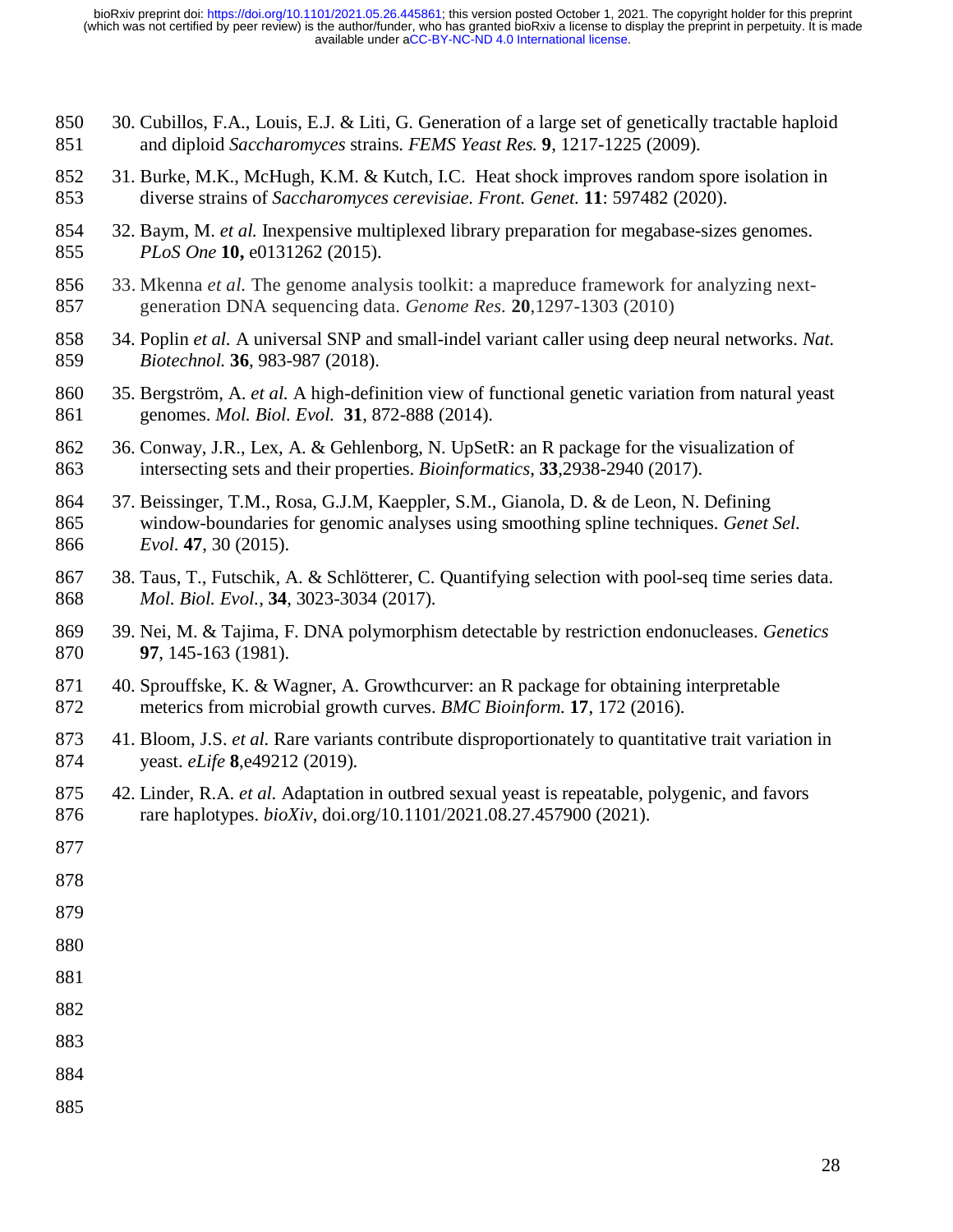| 886 | <b>Figures</b>                                                                                          |
|-----|---------------------------------------------------------------------------------------------------------|
| 887 |                                                                                                         |
| 888 | Figure 1. Site frequency spectra (SFS) for all populations at each timepoint samples were taken         |
| 889 | for DNA sequencing; immediately after construction, or "cycle 0" (left panels), after 6 cycles of       |
| 890 | outcrossing (middle panels), and after 12 cycles of outcrossing (right panels).                         |
| 891 |                                                                                                         |
| 892 | Figure 2. Sliding window heterozygosity for all populations featured in this study after 12 cycles      |
| 893 | of outcrossing.                                                                                         |
| 894 |                                                                                                         |
| 895 | Figure 3. Results from Pearson's $\chi^2$ test comparing SNP frequencies initially (cycle 0), and after |
| 896 | 12 cycles of outcrossing for all populations featured in this study. In each panel, red and green       |
| 897 | boxes indicate regions of genome and genes associated with selection for frequent outcrossing           |
| 898 | from Cubillos et al. (2013) and Burke et al. (2014), respectively                                       |
| 899 |                                                                                                         |
| 900 | Figure 4. Haplotype diversity for all populations featured in this study after 12 cycles of             |
| 901 | outcrossing. The dotted line in each panel indicates the maximum expected haplotype diversity           |
| 902 | for each population.                                                                                    |
| 903 |                                                                                                         |
| 904 |                                                                                                         |
| 905 |                                                                                                         |
| 906 |                                                                                                         |
| 907 |                                                                                                         |
| 908 |                                                                                                         |
| 909 |                                                                                                         |
| 910 |                                                                                                         |
| 911 |                                                                                                         |
| 912 |                                                                                                         |
| 913 |                                                                                                         |
| 914 |                                                                                                         |
| 915 |                                                                                                         |
| 916 |                                                                                                         |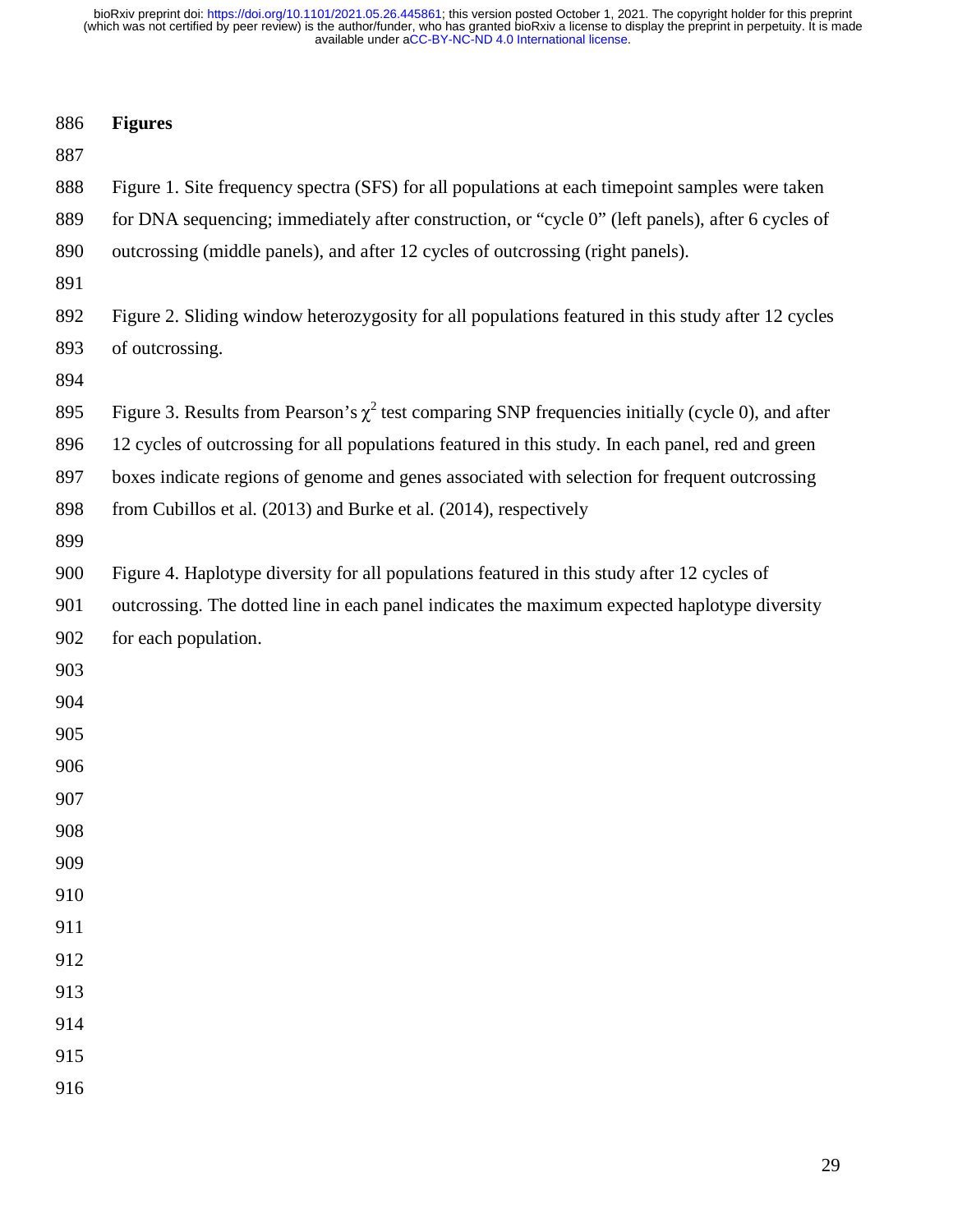- 917 Tables
- 918 Table 1. Strains used to create the synthetic populations featured in this study. Strains are
- 919 arranged in the rows in the table to indicate which specific pairs were crossed in the S-type
- 920 populations.
- 921

|     | <b>Populations</b> | <b>Founder Strains</b> |               |  |  |  |  |
|-----|--------------------|------------------------|---------------|--|--|--|--|
|     |                    | Mat a                  | Mat alpha     |  |  |  |  |
|     | S4 & K4            | DBVPG6765              | <b>YPS128</b> |  |  |  |  |
|     |                    | DBVPG6044              | Y12           |  |  |  |  |
|     |                    | DBVPG6765              | YJM981        |  |  |  |  |
|     |                    | DBVPG6044              | L_1528        |  |  |  |  |
|     | S8 & K8            | <b>BC187</b>           | Y12           |  |  |  |  |
|     |                    | L_1374                 | <b>YPS128</b> |  |  |  |  |
|     |                    | <b>DBVPG6765</b>       | YJM981        |  |  |  |  |
|     | S12 & K12          | DBVPG6044              | Y12           |  |  |  |  |
|     |                    | <b>BC187</b>           | L_1528        |  |  |  |  |
|     |                    | SK1                    | 273614N       |  |  |  |  |
|     |                    | L_1374                 | <b>YPS128</b> |  |  |  |  |
|     |                    | YJM975                 | UWOPS05_217_3 |  |  |  |  |
| 922 |                    |                        |               |  |  |  |  |
| 923 |                    |                        |               |  |  |  |  |
| 924 |                    |                        |               |  |  |  |  |
| 925 |                    |                        |               |  |  |  |  |
| 926 |                    |                        |               |  |  |  |  |
| 927 |                    |                        |               |  |  |  |  |
| 928 |                    |                        |               |  |  |  |  |
| 929 |                    |                        |               |  |  |  |  |
| 930 |                    |                        |               |  |  |  |  |

931 932

933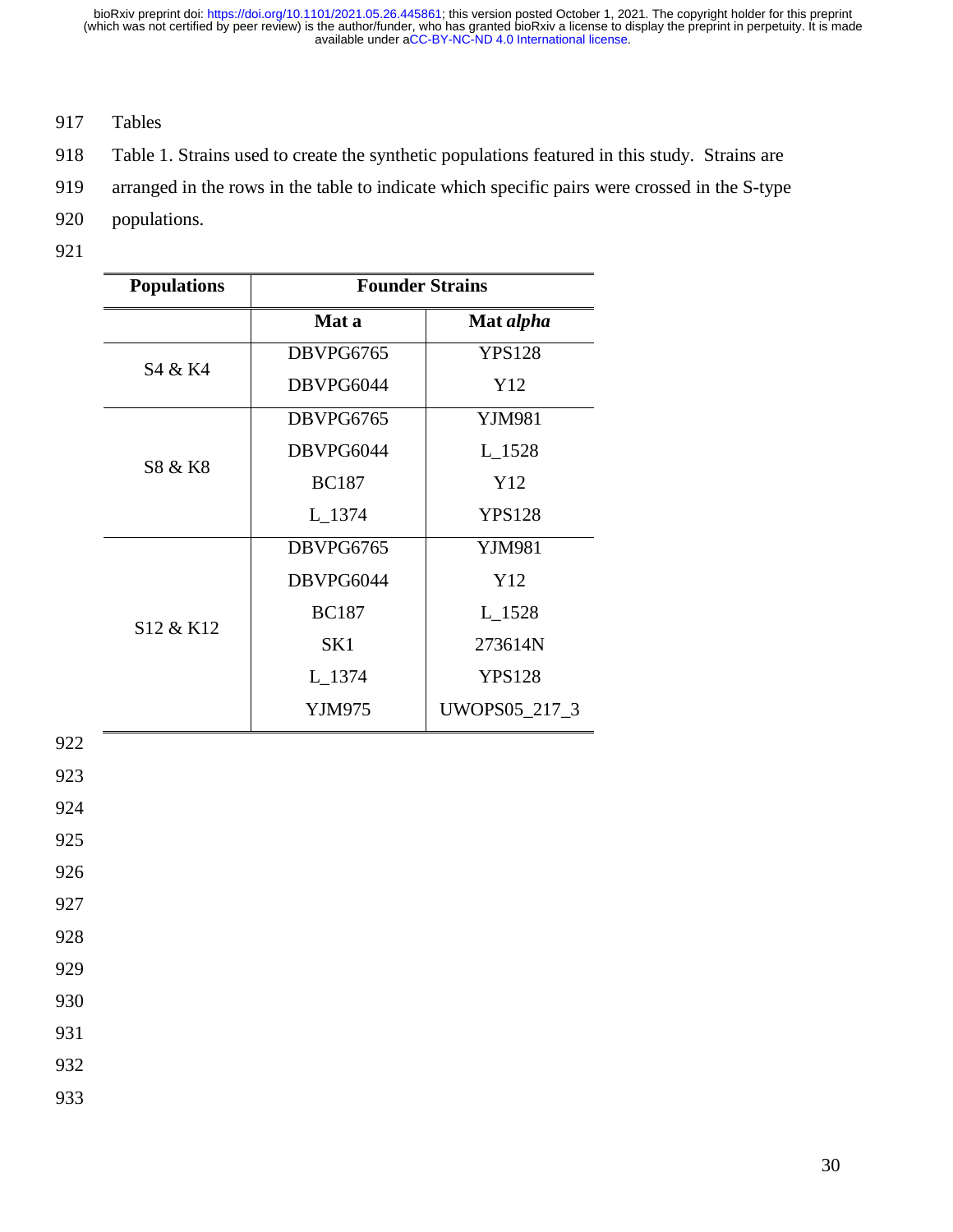- 934
- 935 Table 2. Number of possible SNPs and those actually observed in all synthetic populations at
- 936 each cycle where samples were taken for sequencing. Percentages are relative to total possible
- 937 number of SNPs for a given set of founders (n=4, 8, or 12). We estimate that approximately 15-
- 938 20 asexual generations occur between each cycle of outcrossing.
- 939

| 112,738<br>155,516<br>122,663<br><b>Possible SNPs</b><br>101,134<br>91,658<br>71,771<br>98,864<br>94,965<br>(81%)<br>(64%)<br>(81%)<br>(65%)<br>(77%)<br>Cycle 0<br>75,712<br>78,078<br>79,070<br>69,954<br>62,537<br>(67%)<br>(62%)<br>(64%)<br>(51%)<br>(51%)<br>Cycle 6 | 50,352<br>(32%) |
|----------------------------------------------------------------------------------------------------------------------------------------------------------------------------------------------------------------------------------------------------------------------------|-----------------|
|                                                                                                                                                                                                                                                                            |                 |
|                                                                                                                                                                                                                                                                            |                 |
|                                                                                                                                                                                                                                                                            | 38,853<br>(25%) |
| 80,941<br>57,405<br>39,085<br>61,636<br>73,894<br>(51%)<br>(35%)<br>(66%)<br>(50%)<br>(48%)<br><b>Cycle 12</b>                                                                                                                                                             | 5,171<br>(3%)   |
|                                                                                                                                                                                                                                                                            |                 |

940

941

942

943

944

945

946

- 949
- 950

951

952

953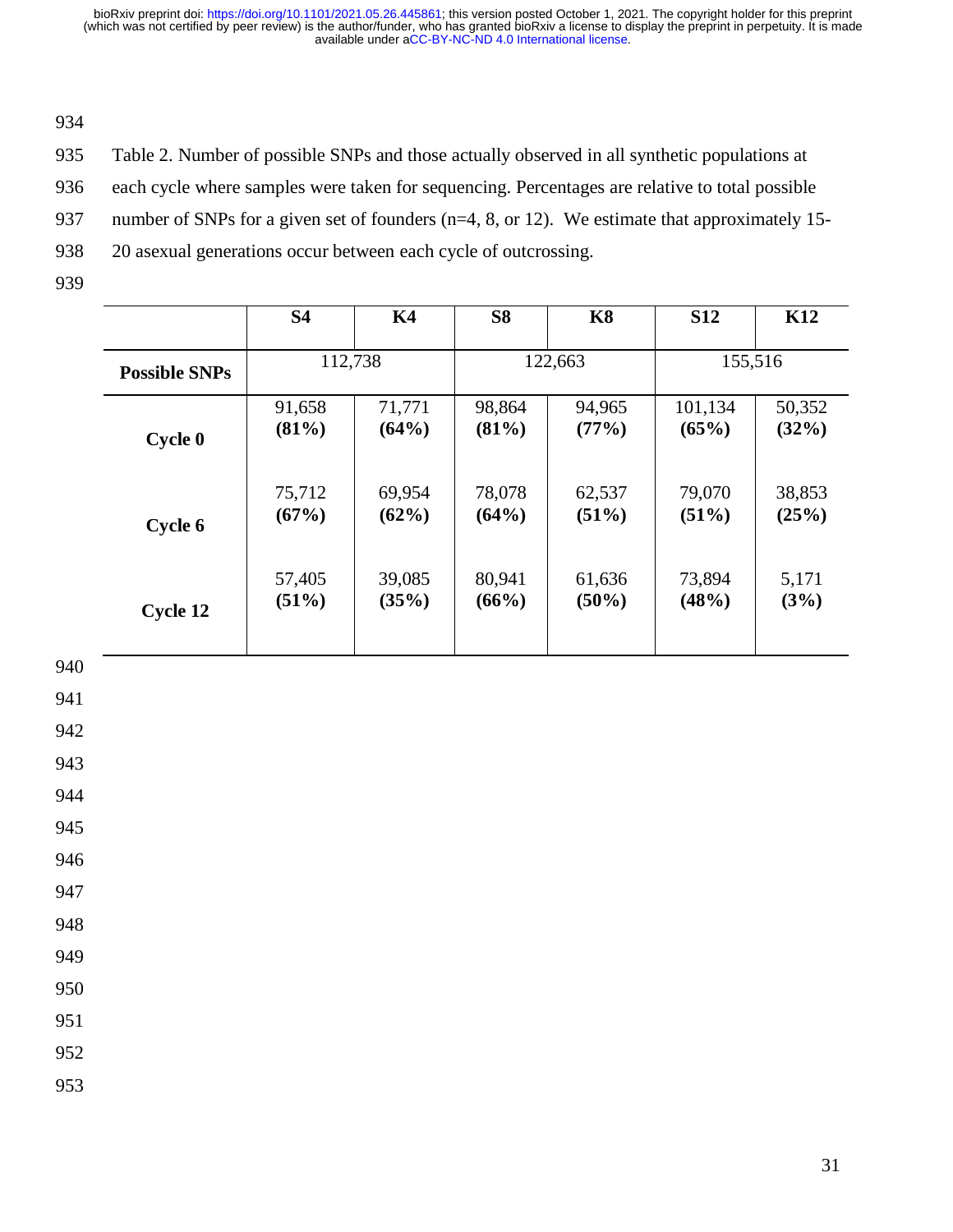- 
- 
- 
- 
- 958 Table 3. Mean genome-wide heterozygosity for all synthetic populations at each cycle where
- 959 samples were taken for sequencing. Mean heterozygosity is often, but not always, higher in the
- 960 S-type populations (shaded gray) relative to their K-type counterparts at a given timepoint.
- 

Т

|     |                              | <b>S4</b> | <b>K4</b> | <b>S8</b> | K8       | <b>S12</b> | K <sub>12</sub> |
|-----|------------------------------|-----------|-----------|-----------|----------|------------|-----------------|
|     | $\overline{\text{Cycle } 0}$ | 0.38      | 0.47      | 0.36      | $0.28\,$ | 0.36       | 0.31            |
|     | Cycle 6                      | $0.32\,$  | $0.41\,$  | 0.33      | 0.25     | $0.32\,$   | 0.25            |
|     | Cycle 12                     | $0.20\,$  | 0.17      | 0.31      | 0.25     | $0.28\,$   | $0.04\,$        |
| 962 |                              |           |           |           |          |            |                 |
| 963 |                              |           |           |           |          |            |                 |
| 964 |                              |           |           |           |          |            |                 |
| 965 |                              |           |           |           |          |            |                 |
| 966 |                              |           |           |           |          |            |                 |
| 967 |                              |           |           |           |          |            |                 |
| 968 |                              |           |           |           |          |            |                 |
| 969 |                              |           |           |           |          |            |                 |
| 970 |                              |           |           |           |          |            |                 |
| 971 |                              |           |           |           |          |            |                 |
| 972 |                              |           |           |           |          |            |                 |
| 973 |                              |           |           |           |          |            |                 |
| 974 |                              |           |           |           |          |            |                 |
| 975 |                              |           |           |           |          |            |                 |
| 976 |                              |           |           |           |          |            |                 |
| 977 |                              |           |           |           |          |            |                 |
| 978 |                              |           |           |           |          |            |                 |
| 979 |                              |           |           |           |          |            |                 |
| 980 |                              |           |           |           |          |            |                 |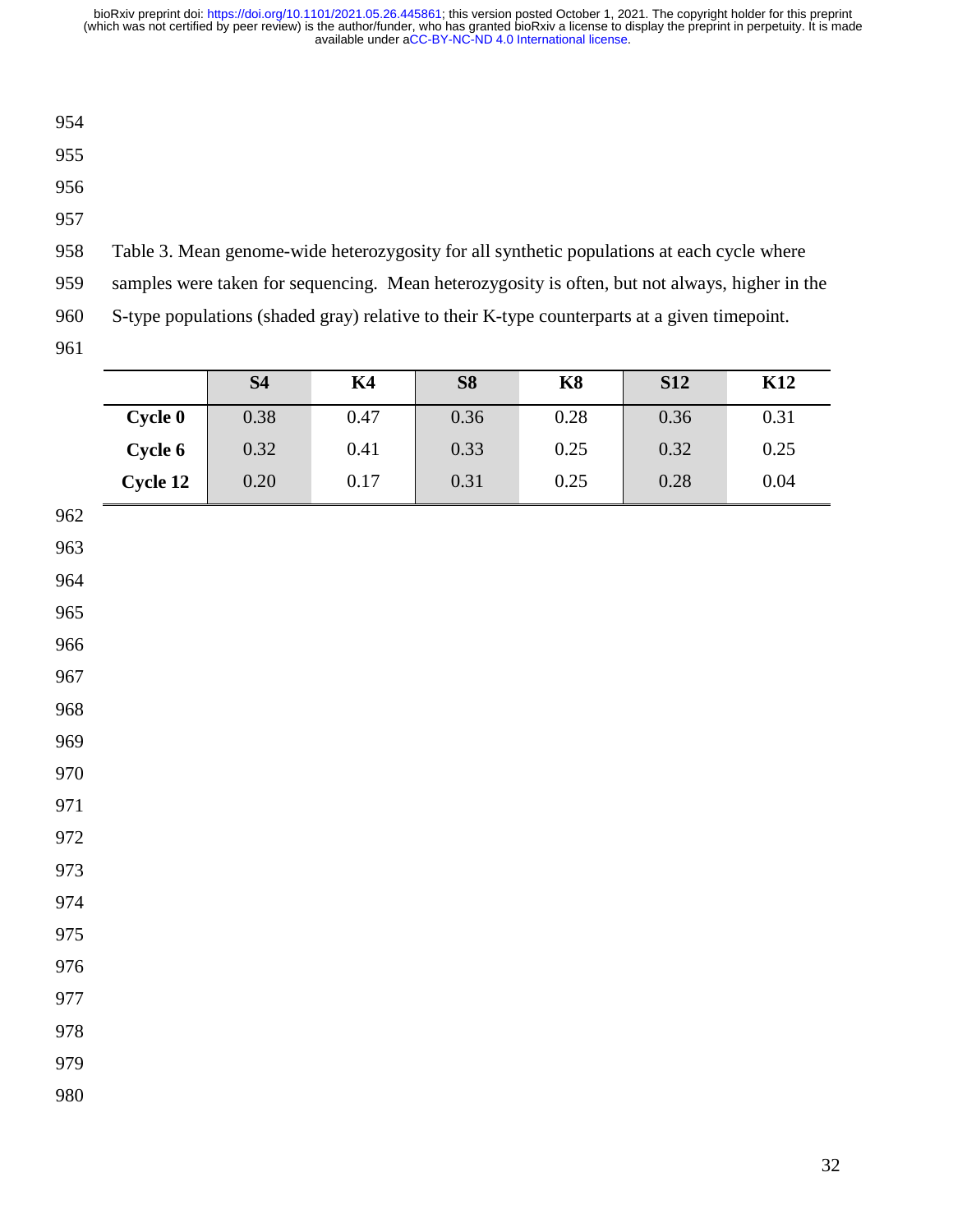- 981
- 982
- 983
- 984
- 
- 985
- 986 Table 4. Mean genome-wide haplotype frequencies for all founder populations in each synthetic
- 987 population based on SNP frequencies observed after 12 cycles of outcrossing (*note*: shaded cells
- 988 indicate that a founder not used for that particular population).

| <b>Founder strain</b> | K4    | <b>S4</b> | <b>K8</b> | <b>S8</b> | <b>K12</b> | <b>S12</b> |
|-----------------------|-------|-----------|-----------|-----------|------------|------------|
| <b>DBVPG6765</b>      | 0.486 | 0.237     | 0.019     | 0.027     | 0.001      | 0.127      |
| DBVPG6044             | 0.004 | 0.291     | 0.004     | 0.144     | 0.169      | 0.186      |
| <b>BC187</b>          |       |           | 0.178     | 0.016     | 0.001      | 0.01       |
| SK1                   |       |           |           |           | 0.353      | 0.12       |
| L_1374                |       |           | 0.23      | 0.23      | 0.001      | 0.011      |
| YJM975                |       |           |           |           | 0.001      | 0.105      |
| <b>YPS128</b>         | 0.012 | 0.249     | 0.009     | 0.111     | 0.002      | 0.005      |
| Y12                   | 0.498 | 0.222     | 0.331     | 0.325     | 0.468      | 0.21       |
| 273614N               |       |           |           |           | 0.001      | 0.065      |
| L_1528                |       |           | 0.203     | 0.023     | 0.001      | 0.012      |
| UWOPS05_217_3         |       |           |           |           | 0.002      | 0.018      |
| <b>YJM981</b>         |       |           | 0.027     | 0.197     | 0.001      | 0.131      |

- 989
- 990

991

992

993

994

995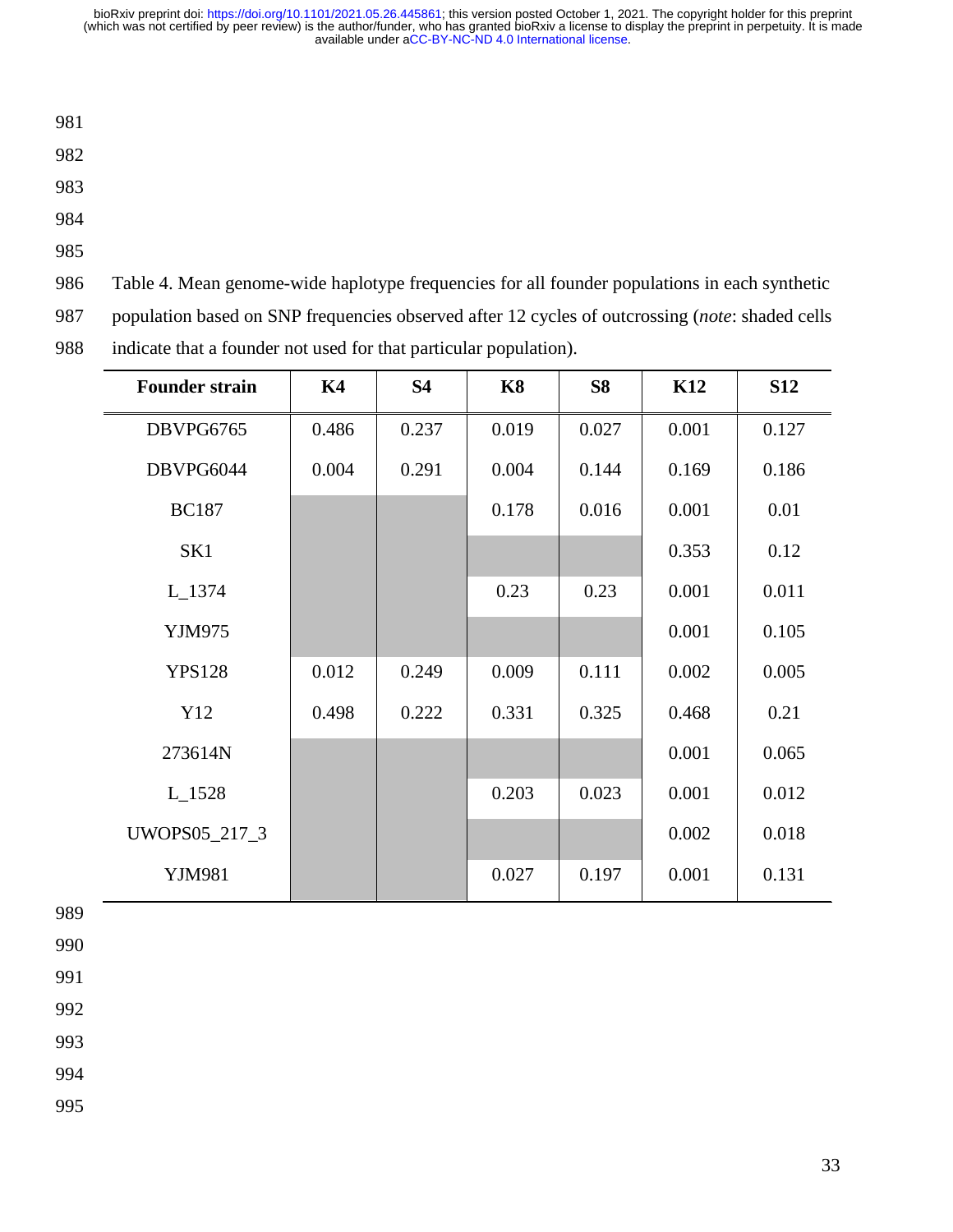- 996
- 997
- 998
- 999

1000 Table 5. Comparison of putatively adaptive haplotypes from Burke et al. (2014) with observed 1001 haplotype frequency changes in synthetic populations used in this study. While both studies 1002 employed similar protocols Burke et al. (2014) implemented 18 outcrossing cycles while we only 1003 implemented 12. The 2014 study is used as a point of reference here because it features 12-fold 1004 replication, while in the present study features no within-treatment replication. We specifically 1005 targeted the window containing the most significant marker in each region based on the Burke et 1006 al. (2014) results. Notable (> 10%) increases in focal haplotype frequency are shown in green. 1007

| <b>Candidate region</b>   | Haplotype change in<br>Burke et al. (2014) |                | Haplotype change in populations<br>of the present study |           |                |           |            |                 |
|---------------------------|--------------------------------------------|----------------|---------------------------------------------------------|-----------|----------------|-----------|------------|-----------------|
|                           | Driving                                    | Mean           | <b>S4</b>                                               | <b>K4</b> | S <sub>8</sub> | <b>K8</b> | <b>S12</b> | K <sub>12</sub> |
|                           | haplotype                                  | <i>ncrease</i> |                                                         |           |                |           |            |                 |
| A-C07:950000-975000       | Y12                                        | $+0.23$        | $+0.49$                                                 | $+0.29$   | $+0.36$        | $+0.09$   | $+0.16$    | $+0.66$         |
| B-C09:65000-80000         | DBVPG6044                                  | $+0.24$        | $+0.70$                                                 | $-0.01$   | $-0.20$        | $-0.16$   | $+0.15$    | $+0.49$         |
| $C - C11:615000 - 620000$ | DBVPG6044                                  | $+0.29$        | $-0.16$                                                 | $+0.01$   | $-0.06$        | $-0.15$   | $-0.11$    | $+0.49$         |
| E-C16:445000-460000       | Y12                                        | $+0.59$        | $+0.29$                                                 | $+0.51$   | $+0.11$        | $+0.93$   | $+0.50$    | $+0.98$         |

1008

1009

1010

1011

1012

1013

1014

1015

1016

1017

1018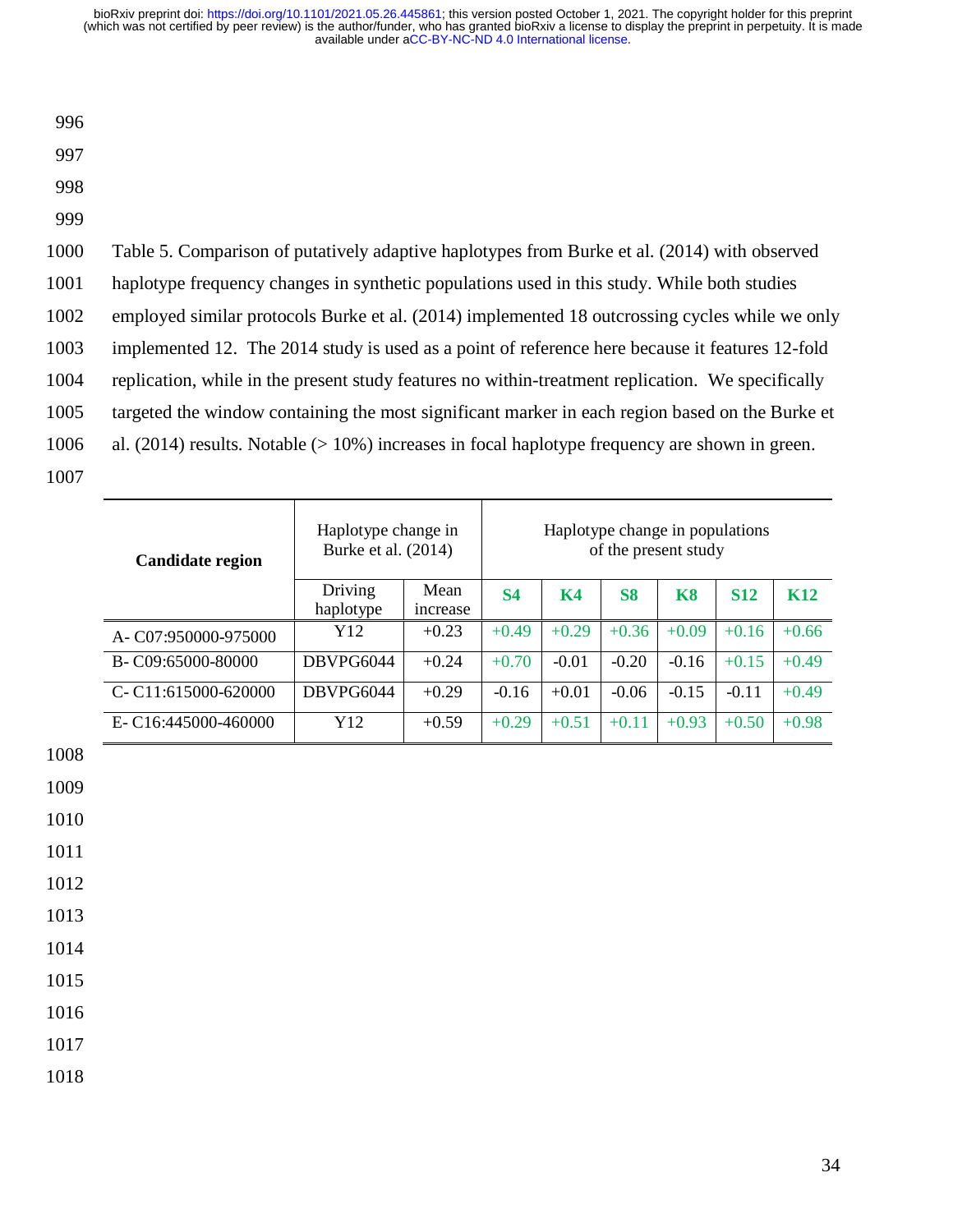- 
- 
- 
-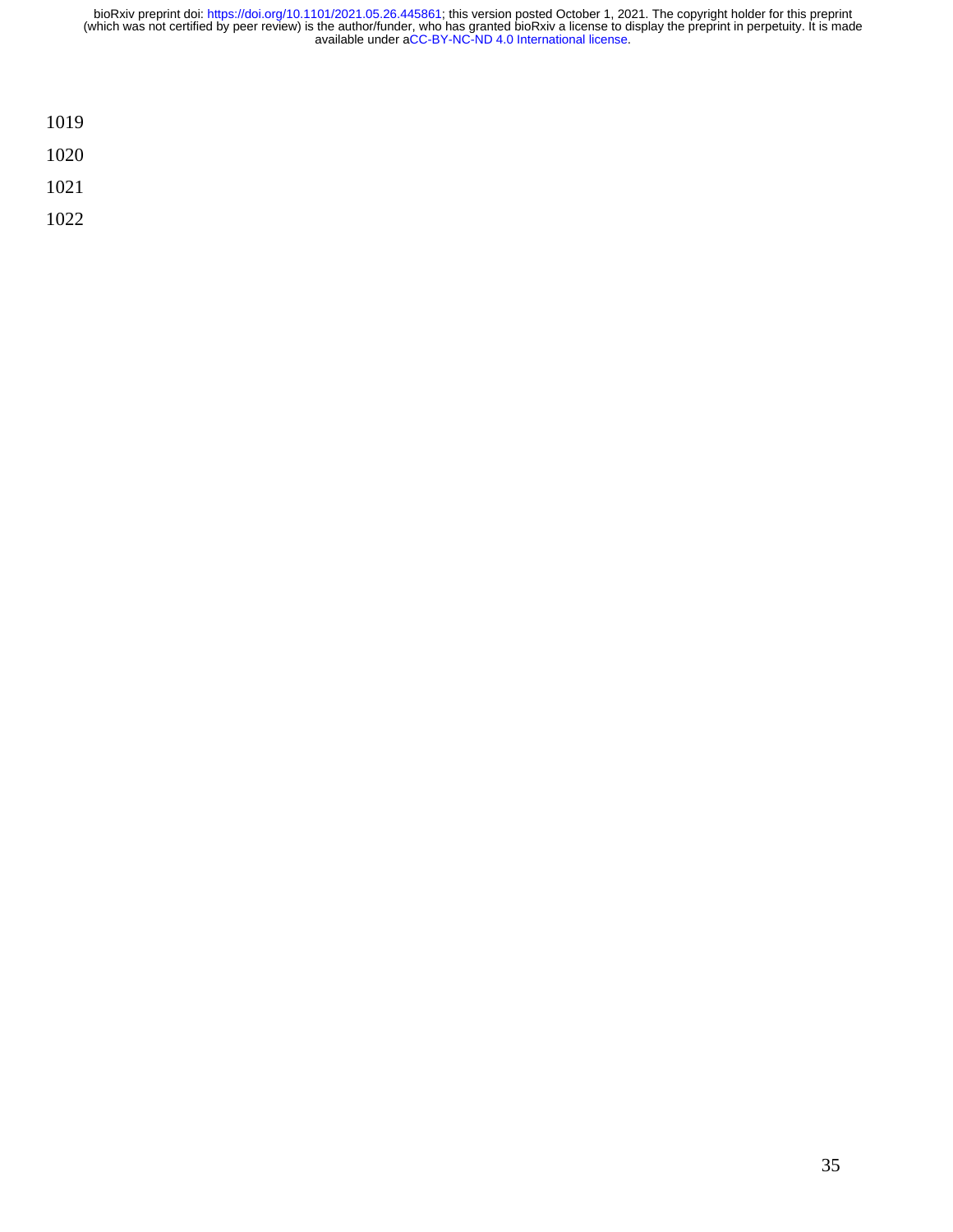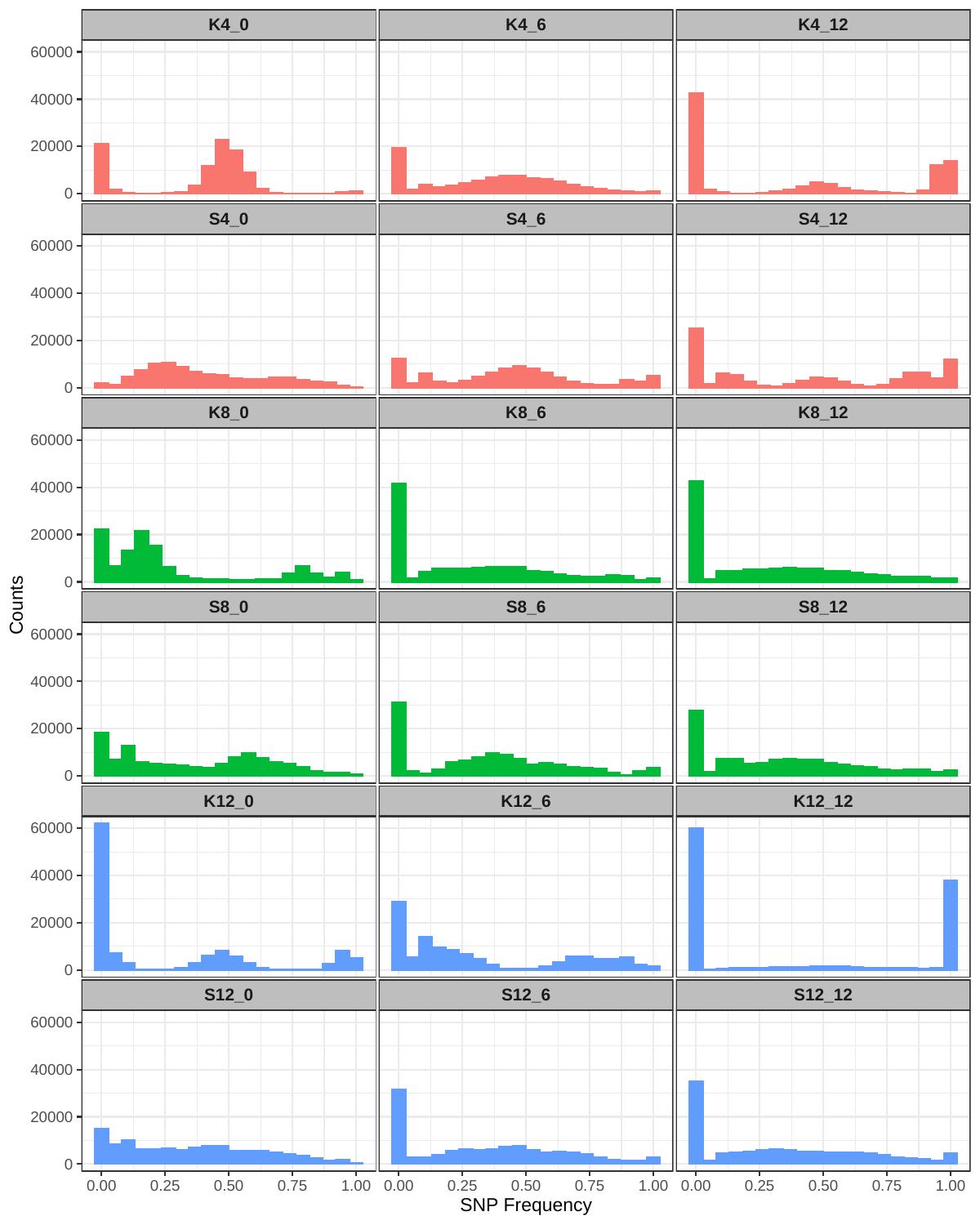# 0.5 0.4 (A) when you with the flow the prophetical thing of your more than the thing with the wind you will with the sa 0.3 0.2 0.1 ₩ 0.0 0.5 'W 0.4 0.3 (B) K4 0.2 0.1 0.0 0.5 (C) S8 0.4 0.3 0.2 0.1 0.0 0.5 0.4 (D) Myan A myanyanyanya hanyanya mangunya mangunya yanya mangunya mangunya mangunya yanya mangunya mangunya ma 0.3 0.2 0.1 0.0 0.5  $\int_{0}^{1}$  (E)  $\int_{0}^{1}$  start of the computation of the contraction of the computation of the contraction of the computation of the computation of the computation of the computation of the computation of the computation 0.4 0.3 0.2 0.1 0.0 0.5 0.4 0.3 (F) <sub>b t</sub> the the study of the film of March (March the film of the film of March March 12 (Film the March 12 minutes) 0.2 0.1 0.0 C2 C4 C6 C8 C10 C12 C14 C16 0 12.07 Position (mb)

Heterozygosity Heterozygosity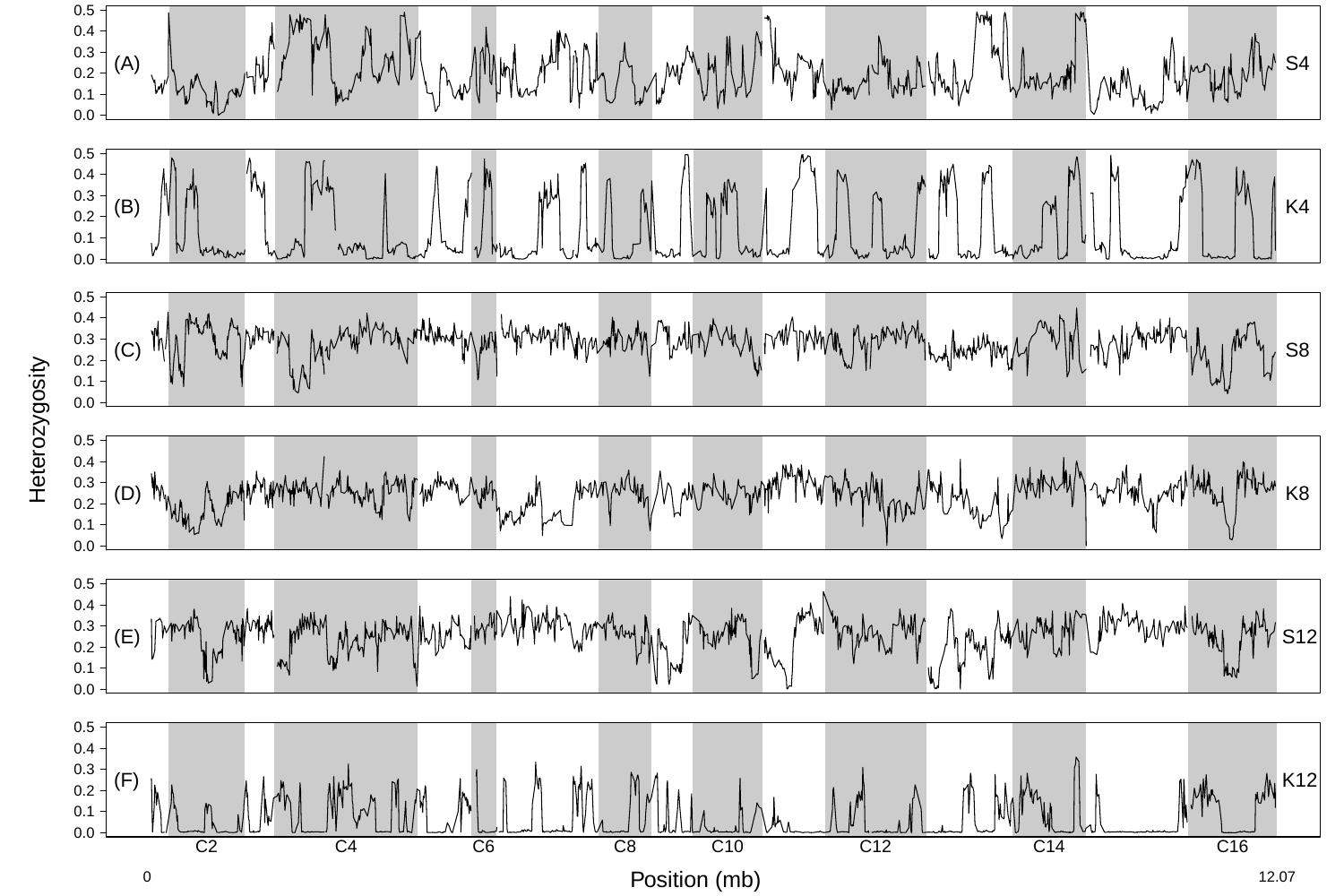

(ənlex-d)6ol-−log(p−value)